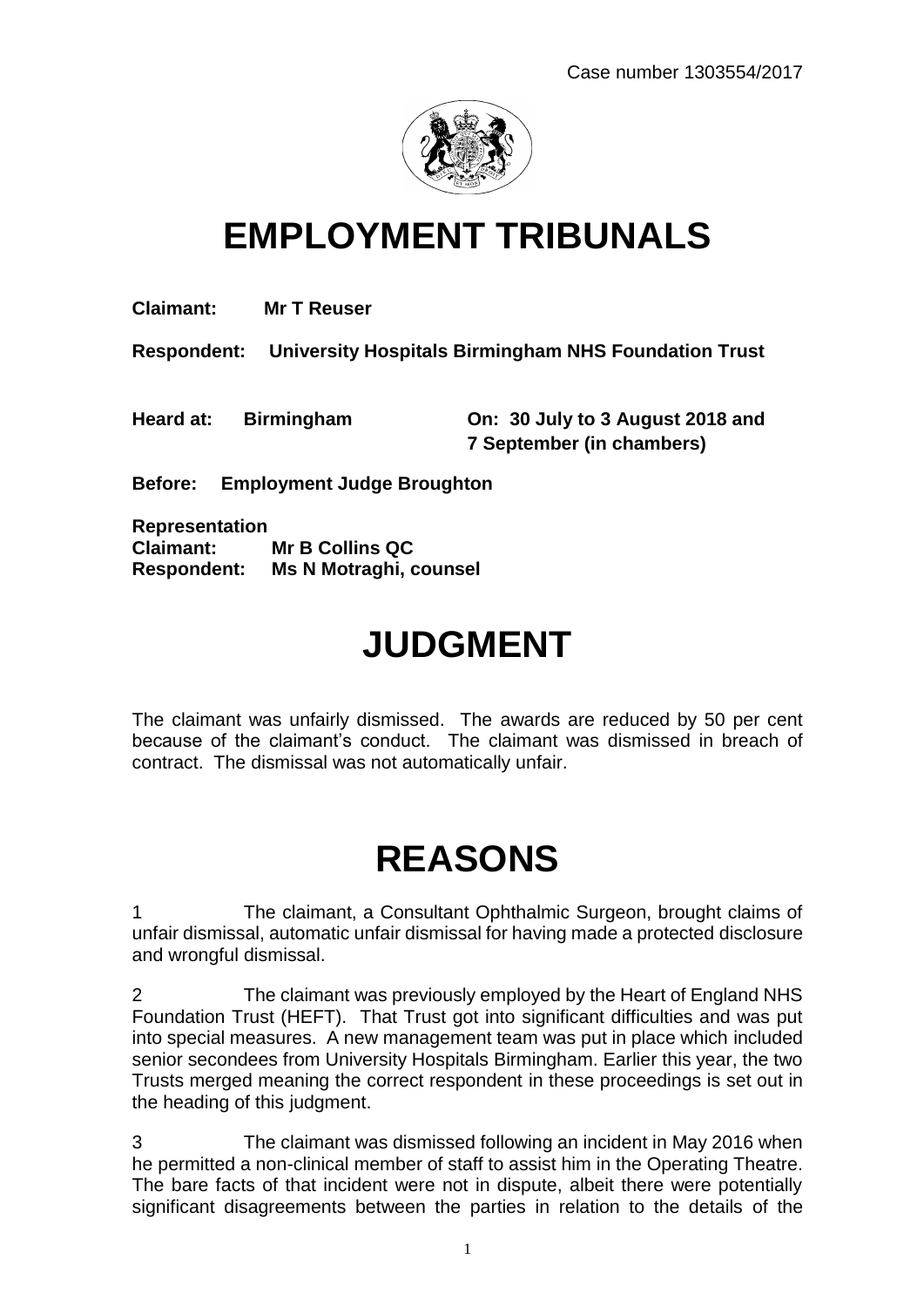surrounding circumstances and their relevance or otherwise to the context and mitigation.

4 There was a second incident in September 2016 when it was alleged that the claimant allowed a senior trainee to perform certain cataract operations on his list whilst unsupervised. The respondent initially contended that this was also an act of gross misconduct but that assertion was not pursued before me. As a result, this incident was only potentially relevant as an exacerbation of the respondent's concerns in relation to the first incident and also, perhaps, to contribution.

5 Following the second incident, the claimant was excluded from practice for around 2 months. That exclusion was lifted in December 2016 and he continued to practice without restrictions until his dismissal in June 2017.

6 The claimant's protected disclosure was made in conjunction with another consultant in January 2017. It related to an alleged practice of nurses in Solihull who were said to be inconsistent with regard to the operations in which they would assist surgeons in circumstances where, it was alleged, they were fully competent to provide such assistance.

7 The respondent admitted that this amounted to a protected disclosure. The extent to which that disclosure was relevant to the factual matrix of the first incident was disputed between the parties. It was not, however, in dispute that the members of the disciplinary panel were aware of the protected disclosure.

8 Immediately after his dismissal the claimant was referred to the GMC. They ultimately took no action against him. It was not in dispute that, prior to the events leading to this case, the claimant was an experienced, long serving and highly regarded surgeon with a clean record. He produced numerous testimonials to confirm this.

9 The claimant relied upon a number of matters as demonstrating, on his case, the unfairness of his dismissal. He also relied on a number of other matters from which he said I could infer that his protected disclosure was the sole or principal reason for his dismissal.

10 It was agreed that remedy would not be dealt with at this hearing although I did hear submissions on contribution, Polkey and ACAS Code adjustments.

# 11 The Facts

11.1 The claimant commenced working with the respondent on 1 February 1998.

11.2 On 27 May 2016, the first incident relevant to these proceedings occurred.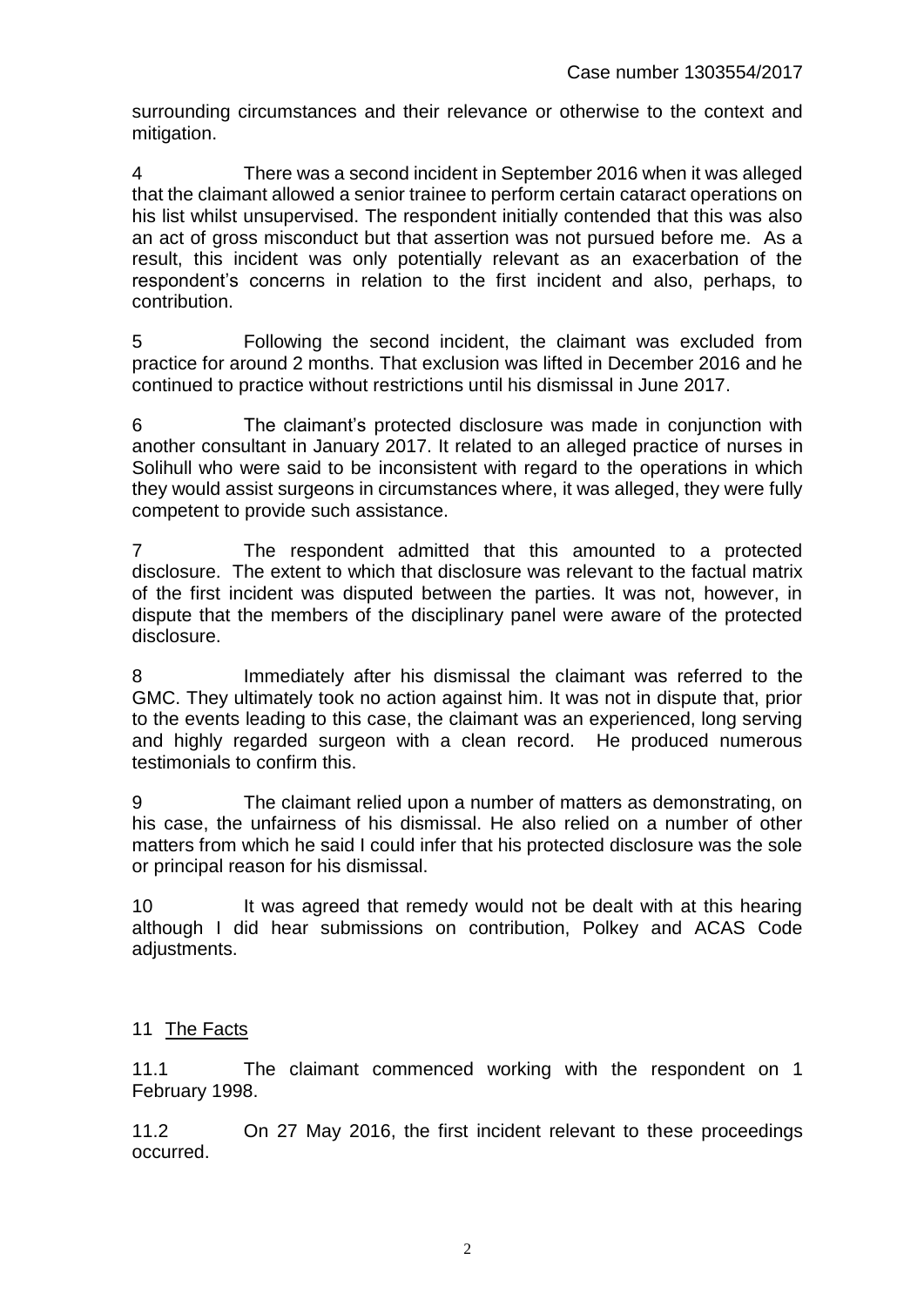11.3 In short, the claimant had an unremarkable list that day. There was the usual team briefing at the start of the day at which support staff were allocated and agreed to assist in relation to the various operations in the schedule.

11.4 One of the operations on the list related to a gentleman who had deteriorating vision in his left eye. He was seen by the claimant in clinic on 21 April 2016 and was listed for decompression surgery.

11.5 I heard evidence that, ordinarily, such surgery should take place within 4 weeks but, as it happened, this patient had to wait 5 weeks.

11.6 The claimant's evidence was that the patient needed to be operated on that day as any further delay of days or weeks could have resulted in a loss of vision. Before me the respondent acknowledged that the operation was as urgent as claimed.

11.7 However, just prior to the operation on this gentleman, the nurse who had agreed to assist the claimant during the operation refused to do so.

11.8 This nurse, and others, had, apparently, previously assisted with such operations. That said, I heard evidence that nurses in Solihull would, on occasion, refuse to assist. This had, seemingly, been an issue going back a few years. A number of consultants had concerns about this practice and it had been raised previously to no avail.

11.9 This put the claimant in a difficult position. He contacted Sarah Watson, the General Support Manager, to arrange alternative support to carry out the operation. Mrs Watson advised the claimant that there was nobody else available.

11.10 The claimant seemingly took this at face value and took no steps to check that information or, indeed, to look for assistance elsewhere or escalate the matter. In the absence of those considerations his evidence was that Ms Watson offered to assist. Whilst she had apparently been in theatre before she had never scrubbed up and had no qualifications or experience in assisting in theatre procedures.

11.11 Having accepted Ms Watson's response the claimant felt he was faced with a stark choice. He could either proceed with an unqualified and untrained assistant or he would have to cancel the operation of the patient with the very significant risk that he may lose his sight.

11.12 The claimant decided to proceed with Ms Watson assisting and he closely monitored her scrubbing up. The role which he needed her to perform was to hold the patient's eye lid down using a device called a retractor. The claimant apparently put this in place and then asked Ms Watson to hold it still.

11.13 The operation proceeded smoothly and successfully.

11.14 It was the respondent's case that the claimant's actions were totally inappropriate and, specifically, that they increased avoidable risk. The specific risks identified were in relation to the increased infection risk when utilizing an untrained assistant who had never scrubbed up before, the risks of the individual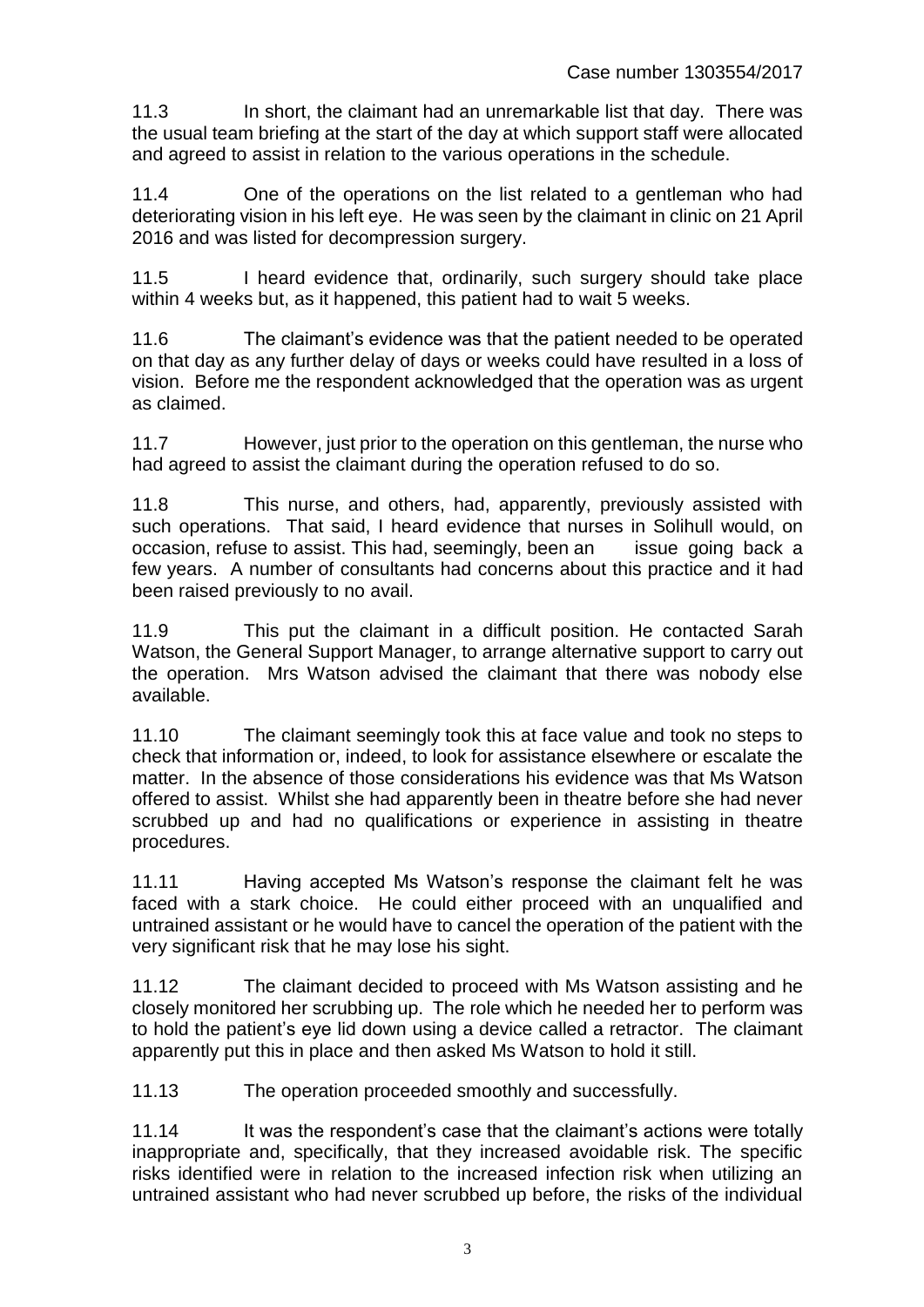not being able to hold steady, or even fainting or, indeed, not being able to react appropriately should anything have gone wrong.

11.15 The claimant acknowledged these risks before me although I note that he continued to challenge, to some degree, the level of increased risk in his witness statement.

11.16 The incident occurred on the Friday before a Bank Holiday and on Tuesday 31 May an incident report was completed.

11.17 As a result, on 2 June 2016, Dr Steyn, a divisional director, spoke to the claimant.

11.18 Notwithstanding the seriousness with which the respondent claimed to have viewed this incident and, particularly, the increased avoidable risk to patients' safety and the claimants alleged lack of contrition and insight, they did not see fit to exclude the claimant from practice or, indeed, place any restrictions upon him at that stage.

11.19 It appears that nothing then happened for a little over 2 months and the respondent could offer no explanation for that delay.

11.20 On Thursday 11 August 2016, Dr Clive Ryder, the respondent's deputy medical director, met with the claimant and informed him that there was to be an investigation under the Maintaining High Professional Standards (MHPS) policy.

11.21 Specifically, 2 allegations were put to the claimant in relation to the incident on 27 May 2016. Firstly, that he had allowed an untrained member of staff to assist him by way of holding an instrument when she was not qualified to provide such support.

11.22 The second allegation was that the operation should have been cancelled as there was no one suitable to support the claimant in theatre.

11.23 Nothing much seems to happen for a further few weeks. This further suggests, perhaps, that the respondent did not view the matter particularly urgently, nor that there was a material ongoing risk to patient safety, nor a material risk of compromising the investigation, given that the claimant continued to practice unrestricted.

11.24 On 30 September 2016 a second incident occurred. The claimant attended a Local Negotiating Committee (LNC) meeting during the course of the morning, leaving a very experienced trainee to cover the remainder of his list of cataract operations.

11.25 The claimant had first raised his desire to attend this meeting several weeks earlier. There had been some debate with Dr Anil Negi, the Clinical Director for Ophthalmology, about whether, or not the claimant could attend and, if so, how his time should be recorded and whether or not his list should be cancelled. However, ultimately, by e mail on 23 September 2016, Mr Negi confirmed to the claimant that he had no issues with him attending the LNC.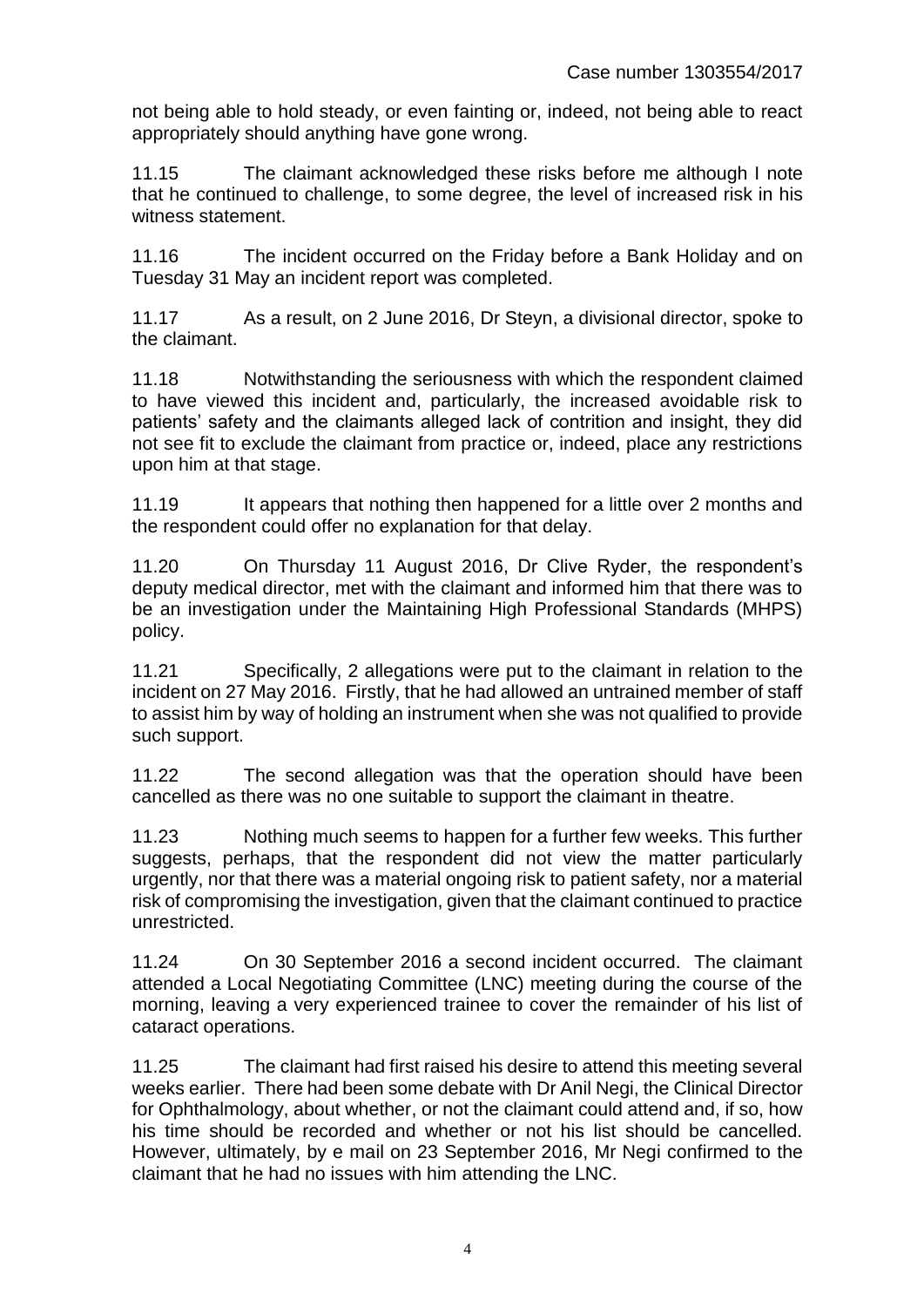11.26 An incident form was also submitted in relation to the second incident.

11.27 On 10 October 2016, Richard Steyn emailed Dr Rosser and Dr Ryder attaching the incident form and also the preceding email exchange between the claimant and his clinical director. This included the email stating that Dr Negri had no issue with the claimant attending the LNC meeting. It is worth noting that these emails were not originally disclosed by the respondent.

11.28 It is also worth noting that Dr Rosser had been consulted by Dr Negi in September 2016 in relation to the claimant's attendance at the LNC meeting.

11.29 Later on 10 October 2016, in the evening, Dr Ryder met with the claimant to inform him that he was to be immediately excluded because of concerns about his conduct. Specifically, it was stated that those concerns were that the claimant had attended an LNC meeting when he had pre-existing clinical commitments and that he did so despite explicit advice from his clinical director not to do so. It was further alleged that his absence in theatre led to a patient safety issue.

11.30 It was far from clear what was really going on in the mind of the respondent which resulted in the claimant's exclusion.

11.31 I only heard evidence from Dr Rosser who was consulted in relation to the claimant's exclusion and approved it. He claimed before me that the reason for the exclusion was the fact that the claimant had left a senior trainee Mr Ng unsupervised, or, at least that he had failed to inform another consultant on duty of the possible need to be available to supervise the trainee. He said that this, in combination with the previous incident, caused him to have considerable reservations about the claimant's fitness to practice and, in particular, his apparent lack of insight into actions which could unnecessarily increase avoidable patient risk.

11.32 It seemed to me that this was more likely to be an explanation after the event filtered with the benefit of hindsight rather than what was in his mind at the relevant time.

11.33 I consider it highly unlikely that Dr Rosser would have discussed those issues with Dr Ryder and then Dr Ryder would have proceeded to meet with the claimant and give very different reasons for the exclusion. Dr Rosser suggested that the paperwork left something to be desired but, again, that falls short of an adequate explanation.

11.34 What was clear was that both Dr Rosser and Dr Ryder should have known from the emails which had been provided to them, that, contrary to the allegation put to the claimant, Dr Negi had actually approved the claimant's attendance at the LNC.

11.35 As previously mentioned this only came to light following the claimant's subject access request under the Data Protection Act because the respondent had, for some reason, failed to disclose the relevant emails during the course of these proceedings.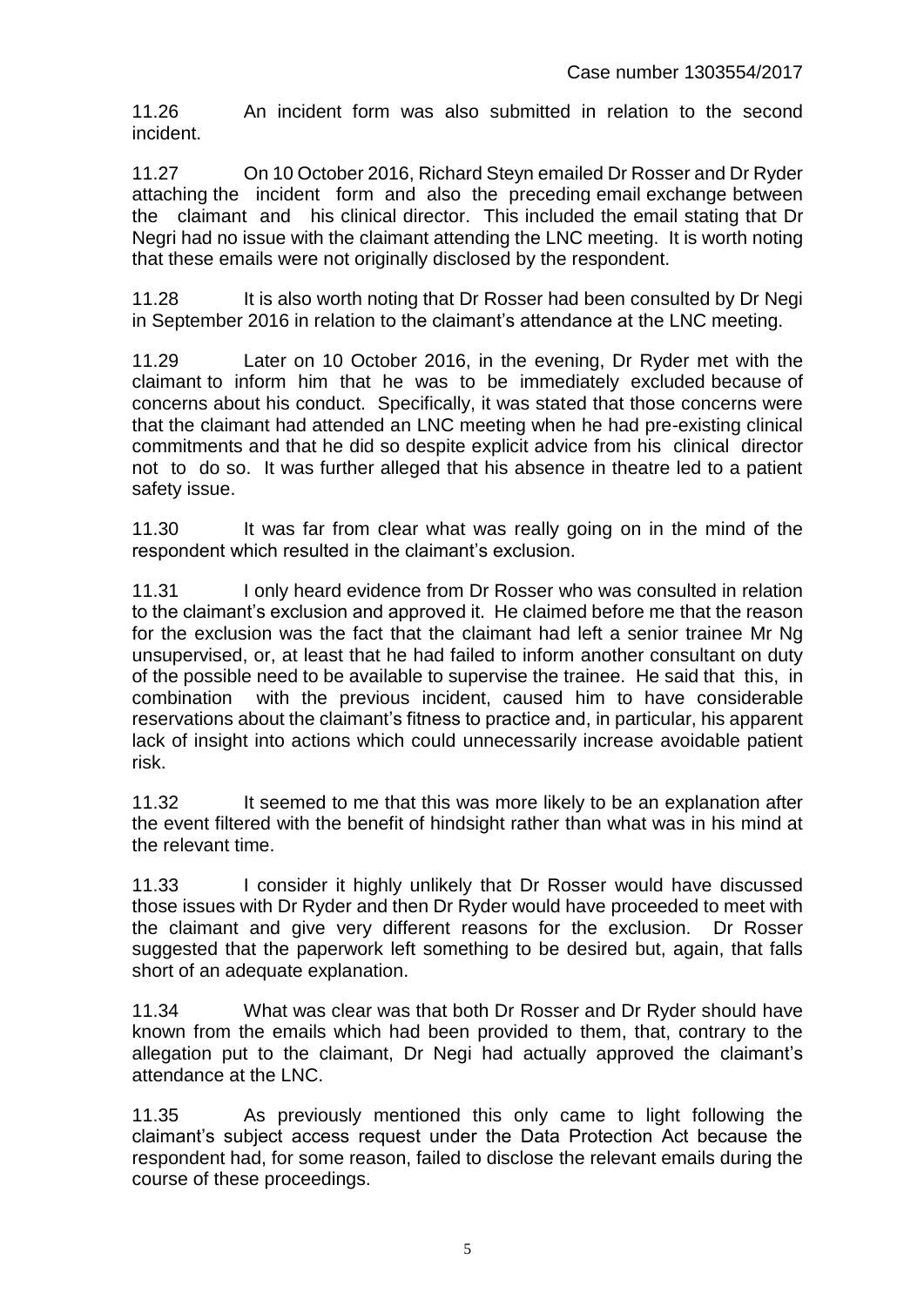11.36 When this was put to Dr Rosser he could offer no adequate explanation.

11.37 In addition, it seems that a brief discussion with Mr Ng and/or Dr Umeed, a Consultant Ophthalmologist who was called to assist Mr Ng in relation to one of his operations, would have revealed that the patient issue which arose was a very standard one, as was the need for assistance and the matter was ably resolved without any patient safety issue arising. That was the subsequent finding of the investigation but it seems to me that even the most basic of preliminary investigations would have revealed that the initial charges against the claimant were not made out.

11.38 Nonetheless, the claimant was excluded. On 13 October 2016 the claimant received a letter from the respondent confirming his exclusion and the fact that the second incident would be added to the scope of the MHPS investigation.

11.39 On 17 October 2016, Dr Ryder wrote to Mr Scriven, Vascular Consultant and the appointed investigator for the first incident, asking for the second incident to be incorporated into his investigation.

11.40 On 13 October 2016, Mr Steyn e-mailed Clive Ryder and Mark Scriven regarding the extension of the investigation and he said that Mr Scriven was keen to progress this quickly and that the process would have to be "squeaky clean".

11.41 On 10 October 2016, Dr Clive Ryder had also telephoned the National Clinical Assessment Service (NCAS) as he was obliged to do in relation to possible exclusions.

11.42 On 17 October 2016, Dr Ryder received a letter from NCAS to confirm the contents of their telephone conversation.

11.43 That letter stated that the first incident had been in June 2016 when it was in fact in May.

11.44 It went on to state that with regard to the second incident the claimant left a junior doctor in charge of his operating list in order to attend an LNC meeting which had been rearranged at short notice when it hadn't. It suggested that the claimant had asked for his patients to be re-booked, when he hadn't. It also repeated the allegation that the clinical director, on the instruction of the medical director, had told the claimant that this could not happen.

11.45 It went on to say that the claimant did not act on the instruction to cancel his attendance at the LNC meeting which Dr Ryder had relied on as a reason for the claimant's exclusion and which he, and Dr Rosser, ought to have known to be false.

11.46 The letter repeated the allegation that the claimant had caused potential harm to the patient by his absence.

11.47 The NCAS letter went on to suggest that Dr Ryder felt that the claimant's alleged misconduct posed a threat to safe patient care and that his intention was to restrict the claimant's practice. He was expressly instructed to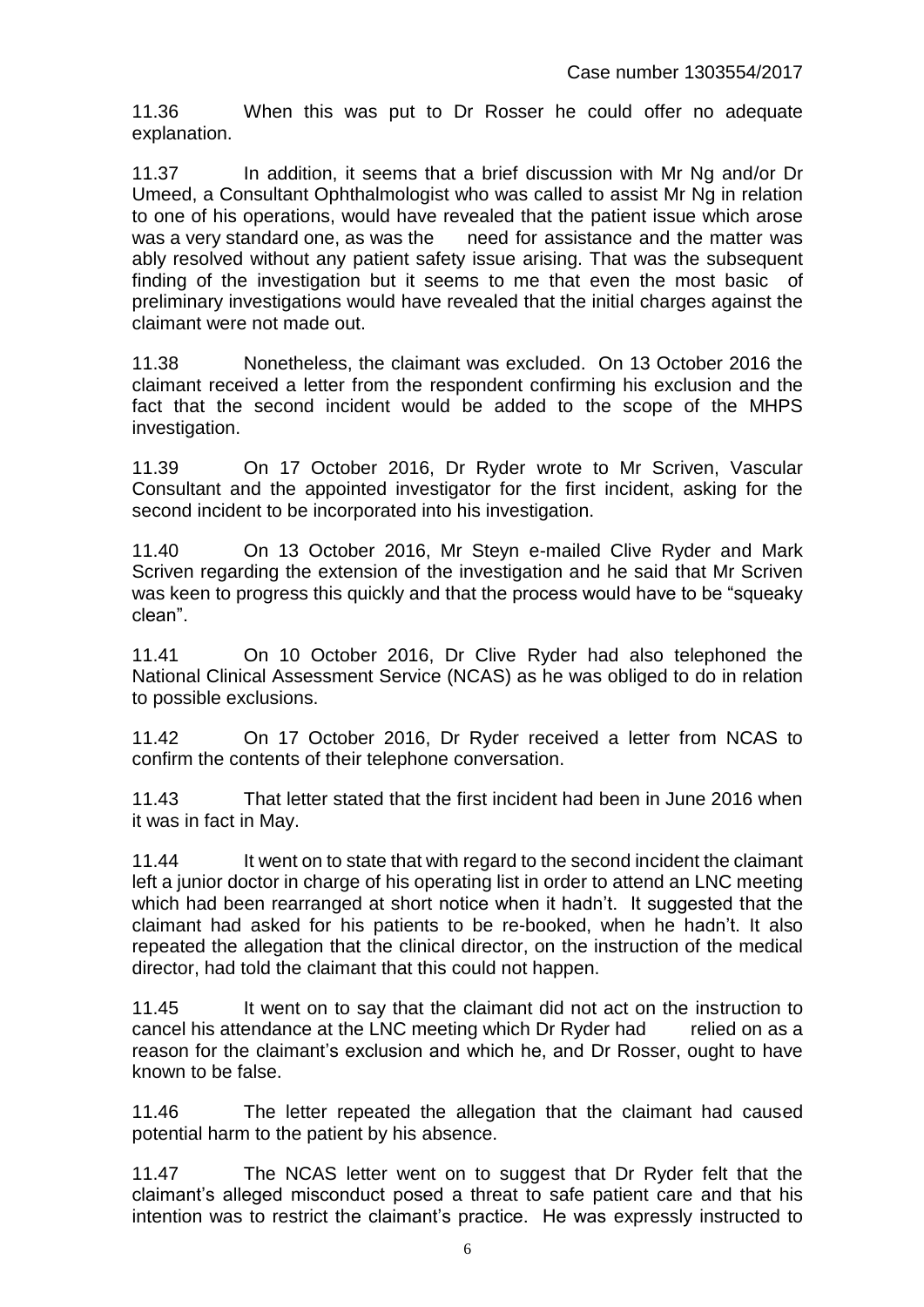document the rationale for this decision which, as mentioned above, he did, albeit incorrectly.

11.48 Dr Ryder was reminded that, if the case proceeded to a professional misconduct hearing, the Panel must include a medically qualified member who was not employed by the Trust.

11.49 That letter from NCAS was never disclosed by the respondent and the claimant had to obtain it from them direct by way of a subject access request.

11.50 On 1 November 2016, Dr Ryder emailed NCAS stating that there was "one inaccuracy" which he needed to clarify. This was that, seemingly after his initial conversation with NCAS, the decision had been taken to exclude the claimant rather than restrict his activities. It was stated that the rationale for this was a breakdown in trust and an alleged concern that the claimant might approach junior staff to persuade them to alter their evidence.

11.51 It went on to state that the decision should be reviewed 2 weeks from the date of the original meeting, albeit that date had already passed.

11.52 Again, Dr Rosser was in more than considerable difficulty in attempting to justify that correspondence. He sought to write it off as a documentary error but that seems highly unlikely.

11.53 On 20 October 2016 in another e-mail that was not originally disclosed by the respondent, Mark Scriven emailed Dr Ryder to update him on this investigation and specifically to inform him that he had carried out interviews with Dr Negi, Arun Ng and Dr Umeed. He stated that it appeared that the delegation of the cataract cases to an experienced trainee was appropriate which, as mentioned above, ought to have been something that the respondent could have ascertained prior to exclusion.

11.54 It also stated that the big issue was the claimant not following the direction of his clinical director to either cancel his list or not attend the LNC meeting. As previously mentioned, both Dr Negi and Dr Ryder (and, indeed Dr Rosser) ought to have been aware this was a false allegation.

11.55 Mr Scriven went on to say that there had been no serious risk to patients in relation to incident 2.

11.56 The following day, 21 October 2016, Dr Ryder met the claimant having received the update from Mr Scriven. Again, the update suggested that the principal issue with regard to incident 2 was not following a management instruction, something which Dr Ryder should have known to be untrue.

11.57 Nonetheless, he continued the exclusion on the original grounds.

11.58 On 7 December 2016 the claimant had his investigatory meeting with Mark Scriven.

11.59 At the investigatory meeting the claimant was represented by his BMA representative in relation to the non-clinical matters and his MDDUS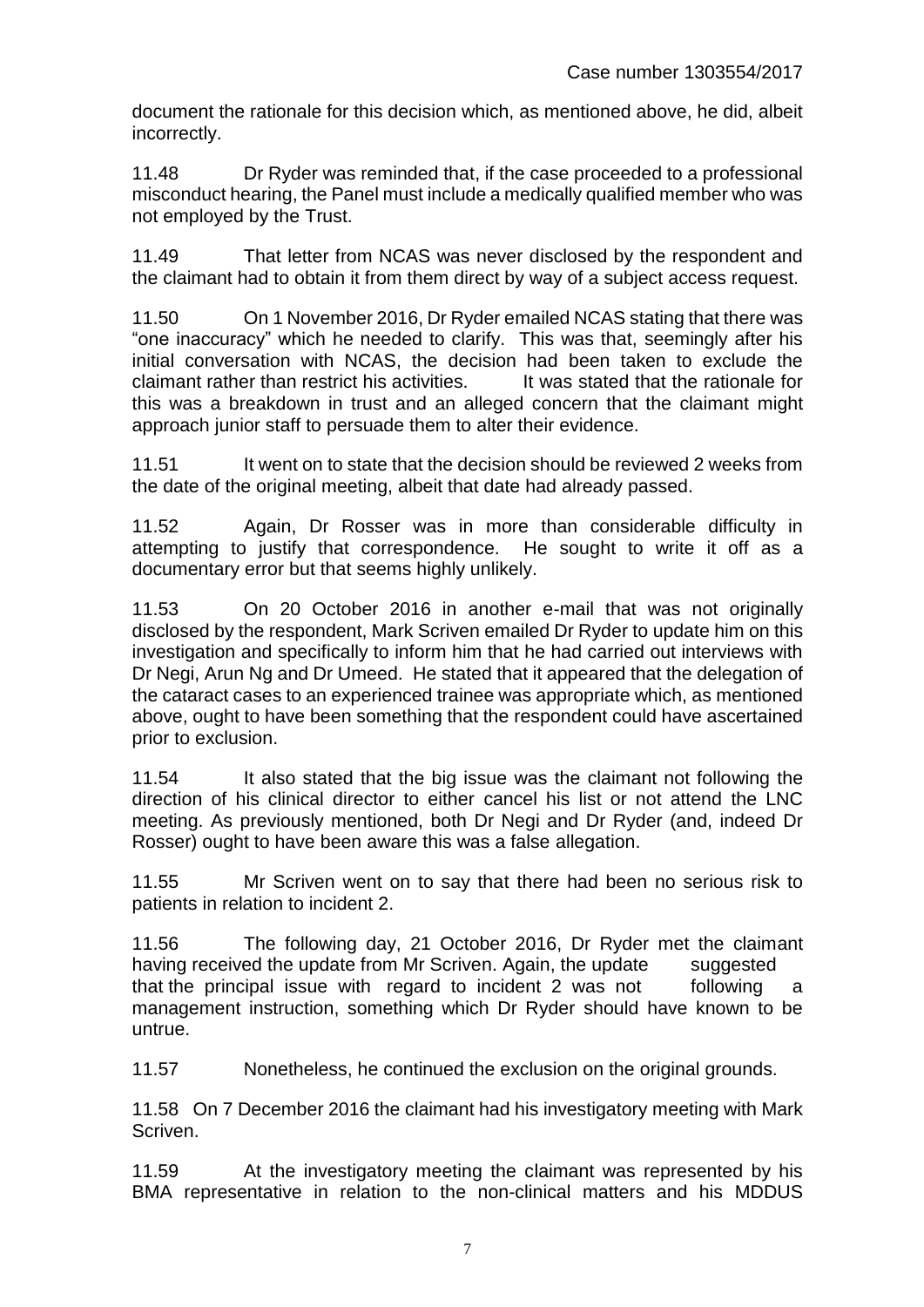representative in relation to the others. The investigation was to consider the 2 allegations from incident 1 and the 3 allegations from incident 2.

11.60 It was stated that the meeting was being conducted in accordance with the Trust MHPS procedure. The claimant then gave his version of events in relation to incident 1. He explained how the nurse had originally agreed to assist and then had withdrawn her consent at the last minute. The claimant went on to explain that he had contacted Sarah Watson to get a doctor to assist but she said none were available. As a result, the claimant said he did what he thought was best for the patient and proceeded with Ms Watson assisting him, notwithstanding the fact she was not medically trained.

11.61 The claimant said that all was required in support was skin retraction, specifically, holding back the patient's eye lid and he did not understand why the nurse had refused to assist as the nurses had, apparently, previously done so.

11.62 The claimant said there were no discussions about cancelling the patient. He felt he was left with only 2 options; either cancelling the patient and risking the patient losing their sight or allowing an unqualified member of staff to support him. The claimant went on to say that he wanted management to address the position of nurses withdrawing assistance.

11.63 The claimant reiterated that it was a sight sparing procedure and that, if delayed any further, it would, in all likelihood, have caused permanent vision loss. At no stage during the investigation or, indeed, the subsequent disciplinary, did the respondent have specialist assistance to confirm or deny this assertion albeit that, ultimately, before me it was acknowledged that the operation did need to be undertaken that day.

11.64 There was no mention at any stage of the investigatory procedure of any other options that it was suggested that the claimant should have considered in relation to, for example, seeking support from elsewhere. It appeared clear from Mr Scriven's questions and, indeed, his subsequent findings that he felt the claimant should have cancelled the operation which he referred to as "simple common sense". On the evidence I heard, however, cancelling the operation was likely to lead to serious and permanent deterioration in the patient's sight.

11.65 In relation to the second incident the claimant explained that he had raised the issue 2 months prior to the LNC meeting and had asked for his list to be kept clear. The claimant also produced the e-mails with Mr Negi which indicated that he was happy for the claimant to attend the LNC meeting. The claimant further confirmed that, on the day in question, he had dealt with a few cases in the morning before going to attend the meeting.

11.66 I note that Mr Negi acknowledged the claimant had told him on the day that he was leaving as well. There was no attempt to stop him and Mr Negi ought to have been aware that a trainee was covering the claimant's list. Mr Negri could hardly contend, as he appears to have done, that the claimant had attended despite his express instruction.

11.67 The claimant expressly stated that he had informed Mr Negi that the junior would be covering in his absence and that no objection or issues had been raised. There was then an explanation of the fact that the junior was, in fact,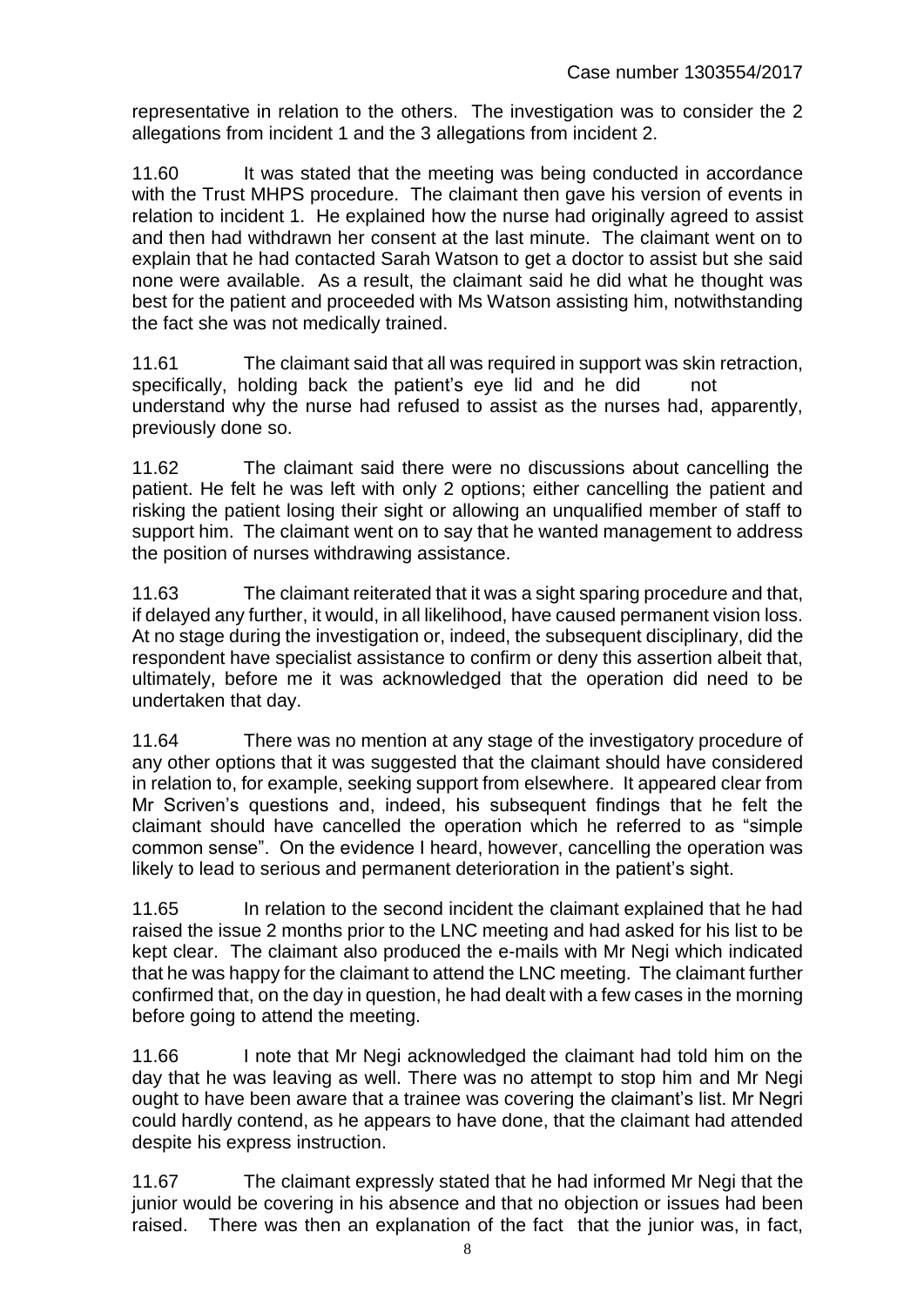highly experienced in relation to the cases which were left with him. The claimant's view was that, as long as there was a consultant in the building, which there was, it was reasonable to leave a senior trainee to perform the operations that were on the list that day.

11.68 The claimant did acknowledge that he should have ensured that a colleague who was in clinic was aware they may be called upon to supervise should any difficulties be encountered. The claimant did not do this but, when a difficulty was encountered, another consultant was available and the issue was deal with in the normal way.

11.69 The claimant suggested that others would have done as he did. There was no evidence that the respondent investigated this proposition.

11.70 The meeting went on to consider the complication that had arisen with an operation in the claimant's absence. The claimant stated that this was not unusual. In fact, it became common ground that there would have been no difference to the patient outcomes had the claimant been available on site as opposed to the trainee getting the assistance of another consultant, Mr Umeed. The patient outcomes were all satisfactory.

11.71 Following this investigation the claimant had a meeting with Dr Ryder at which it was confirmed that the claimant's exclusion would be lifted. Dr Ryder told the claimant, and confirmed this in a letter dated 20 December 2016, that the reason was because the claimant had produced the emails from his clinical director confirming that he was aware that the claimant would be attending the LNC meeting.

11.72 This further confirms, therefore, that the principal reason for the claimant's exclusion was the allegation that he attended the LNC meeting despite explicit advice from his clinical director not to do so, as opposed to the reason given by Dr Rosser before me.

11.73 Dr Rosser suggested that the original reason for the exclusion, in his mind at least, was that the claimant had failed to arrange appropriate supervision for his trainee even though that was not expressly mentioned in any of the contemporaneous documentation. He further suggested that the exclusion was lifted when he was made aware that the claimant had acknowledged in his investigation meeting that he was wrong in not arranging consultant cover.

11.74 Whilst the claimant did make that acknowledgment in his investigation meeting there was no evidence to suggest that Dr Rosser was made aware of that level of detail at that stage. It seems to me, therefore, that Dr Rosser's explanations, for both the exclusion and the lifting thereof, came about, consciously or otherwise, with the benefit of hindsight to fit the respondent's subsequent narrative.

11.75 I think that it is far more likely that the contemporaneous documentation reflected the reality of the respondent's position at the relevant times.

11.76 As a result, the principal reason for the claimant's exclusion was the allegation that he had failed to follow a direct management instruction even though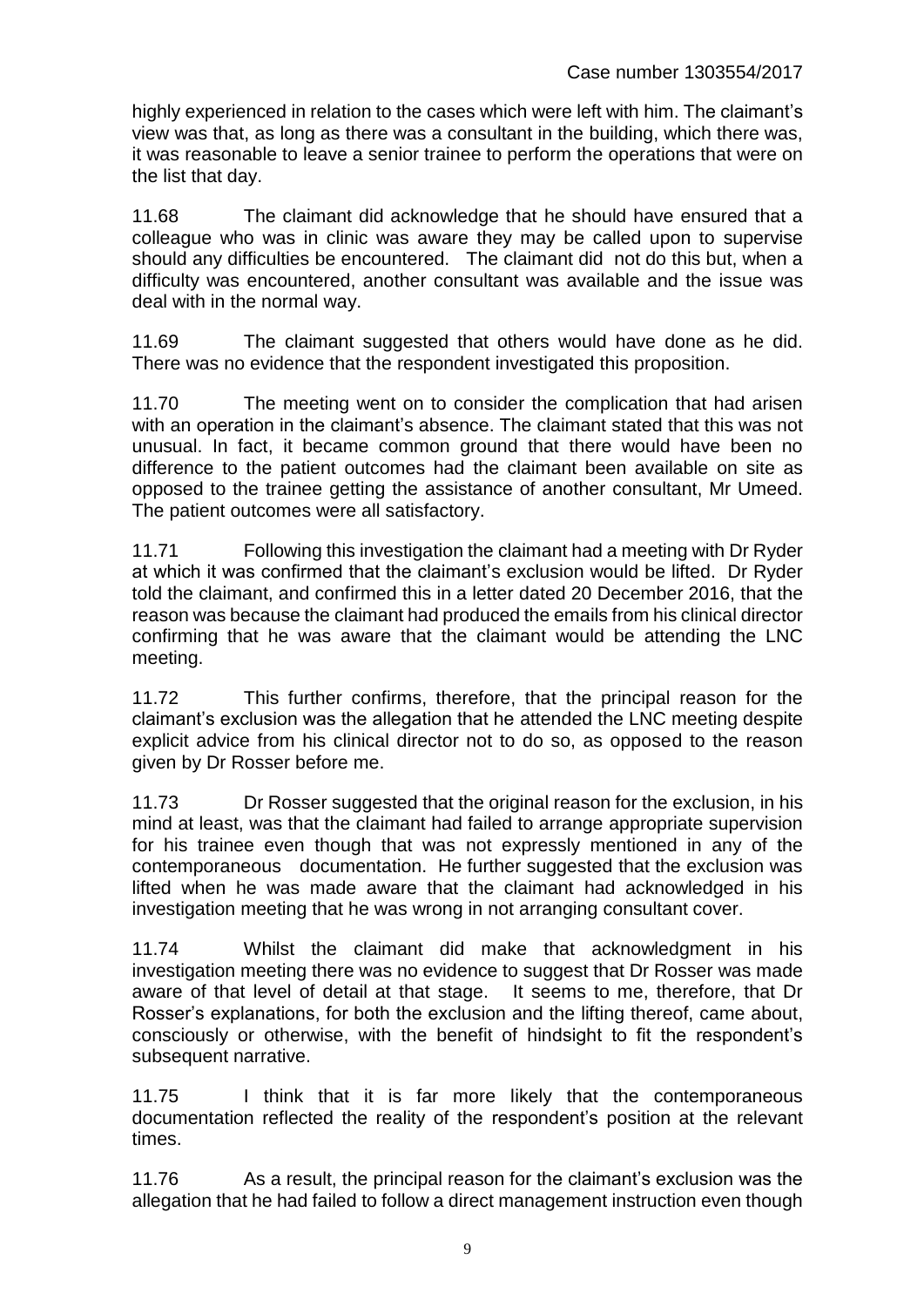doctors Negi, Ryder and Rosser all knew this allegation to be false, or at least they ought to have done.

11.77 The exclusion was lifted when the claimant was able to prove that the allegation was without substance.

11.78 A secondary explanation that accorded with what the respondent had told NCAS also had little substance. There was no evidence that the claimant might attempt to interfere with the investigation, nor was there evidence subsequently that he had done so. The respondent did not consider the potential risk to patient safety or of interference with the investigation to be serious enough to warrant suspension either before incident 2 or after the exclusion was lifted. The claimant was allowed to continue his practice unrestricted over the summer of 2016 and from December 2016 until his dismissal. This suggests that the respondent did not view these matters as seriously as they subsequently claimed notwithstanding the fact that, on the face of it, they were, indeed, serious allegations.

11.79 This is further confirmed by the fact that at no stage was the claimant advised that these matters potentially amounted to gross misconduct and could lead to his dismissal. That was a clear breach of the MHPS, a point to which I shall return.

11.80 On 9 January 2017 the claimant, together with Dr Kipioti, another consultant ophthalmologist, wrote a letter to Mr Richard Steyn, Divisional Director of Thoracic Surgery at the respondent. They expressly raised their concerns regarding a lack of nursing support during operations and, specifically, the inconsistency of nurses sometimes agreeing to assist and, on other occasions, refusing, seemingly without just cause.

11.81 It was conceded on behalf of the respondent that this amounted to a public interest disclosure.

11.82 It was also clear from the evidence which I saw that similar issues had been raised on a number of occasions over the previous 4 years and little or nothing had been done.

11.83 The respondent conceded that neither the claimant nor Dr Kipioti received any response to their concerns either before the claimant's dismissal or subsequently.

11.84 There was also no evidence of any form of investigation into these issues although Dr Rosser suggested, somewhat vaguely, that subsequent process changes had addressed some of the issues, albeit considerably later.

11.85 On 13 January 2016 Mr Scriven completed his investigation and produced an MHPS report in which he upheld a couple of the allegations.

11.86 It appears that report was provided to Dr Ryder and, several weeks later, Dr Ryder wrote to the claimant enclosing a copy of the report.

11.87 The letter dated 27 February 2017 stated that it was Dr Ryder's decision that there was a case of "misconduct" that should be put to a disciplinary panel specifically regarding the following allegations:-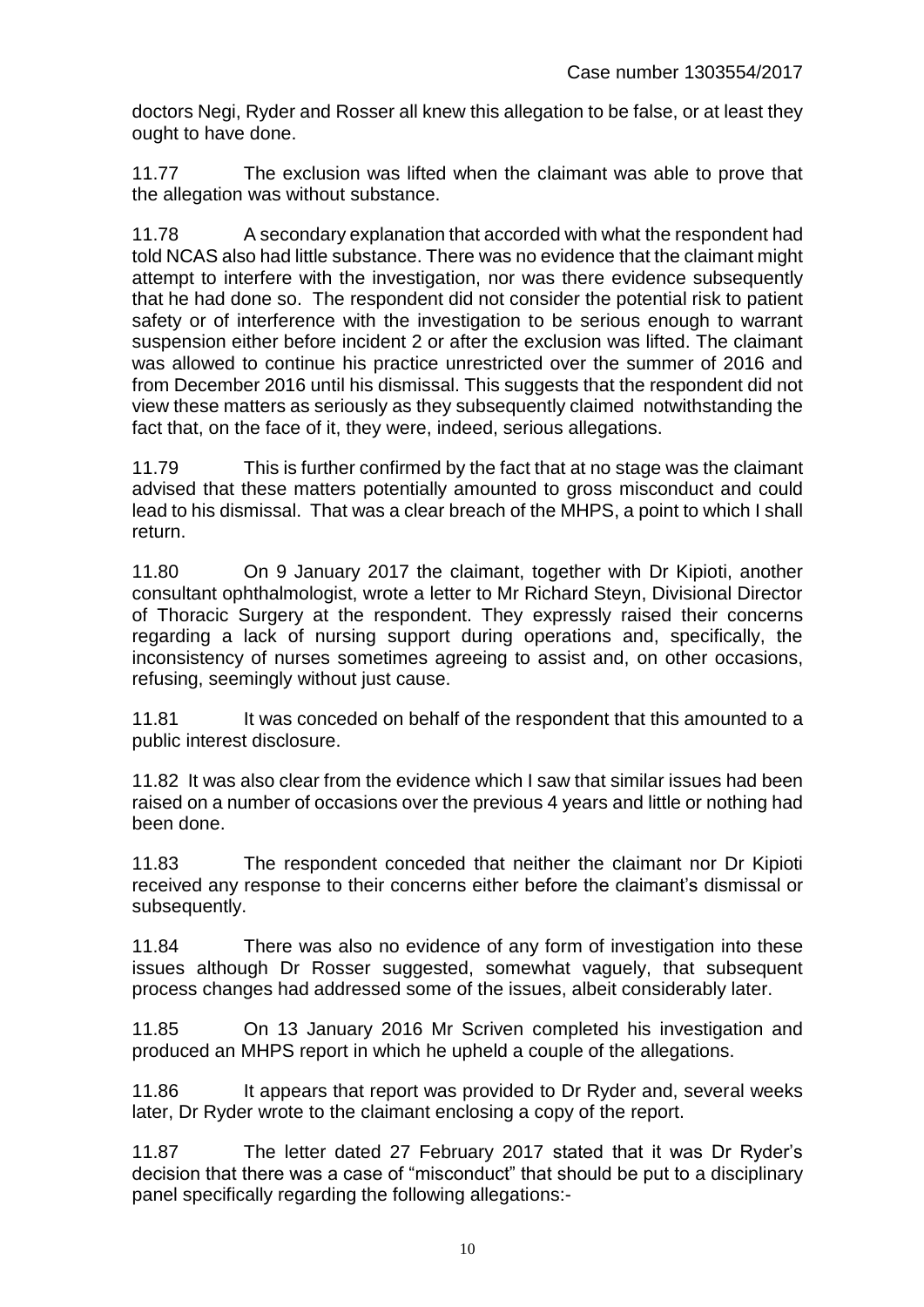- On 27 May 2016 the claimant allowed an untrained member of staff to assist him in the operating theatre.
- The clamant attended an LNC meeting on 30 September 2016 when he had a pre-existing clinical commitment.

11.88 In addition to the above it was also stated that the claimant leaving a junior unsupervised on 30 September 2016 possibly led to potential harm and. as such, that issue also needed to be considered by the disciplinary panel.

11.89 By letter dated 5 April 2017 Dr Rosser informed the claimant that the disciplinary hearing would take place on 9 May 2017. That was subsequently postponed by the respondent to 1 June 2017.

11.90 There was still no mention in any other correspondence that the Panel would be considering an allegation of potential gross misconduct.

11.91 The disciplinary hearing took place on 1 June 2017 chaired by Dr Rosser, the Executive Medical Director, supported by Dr Vijay Suresh, Divisional Director, and Mr Chris Berry, Deputy Workforce Director.

11.92 The claimant was accompanied by a representative from the BMA and the management case was presented by Dr Ryder.

11.93 For a hearing of such importance the notes of the meeting were inadequate. I was, however, able to establish that, in relation to allegation 1, it was clear that the management case disputed the urgency of the need to operate on the patient. As a result it was maintained that it would have been a preferable option for the claimant to cancel the operation rather than to proceed with an untrained member of staff. That view appeared to continue into the decision, as confirmed by the reference to postponing the operation in the dismissal letter. Indeed, that view appeared to continue in Dr Rosser's Witness Statement prepared for the proceedings before me, at least until he amended his statement in opening questions.

11.94 Dr Rosser had sought to rely on a very old medical definition of the word "urgent" to attempt to justify any confusion over the need to amend his statement but that did not alter the fact that he altered the urgency of the need for the patient's operation from "days" to "hours". I think it unlikely that this was a drafting error on his part. Rather, the original draft appears to reflect his view on the urgency of the operation at the relevant time.

11.95 It seems to me far more likely that he sought to change his evidence having received independent expert evidence via the GMC hearing and the statement of Professor Rose. Such independent evidence should have been available to him at the disciplinary hearing. The experts seemingly confirmed the claimant's opinion that the operation did need to be carried out urgently and it became common ground that this meant on the day in question.

11.96 As mentioned, the fact that, at the relevant time, the respondent took a different view is confirmed both by the management statement of case and the dismissal letter. It was further confirmed by the original draft of Dr Rosser's statement.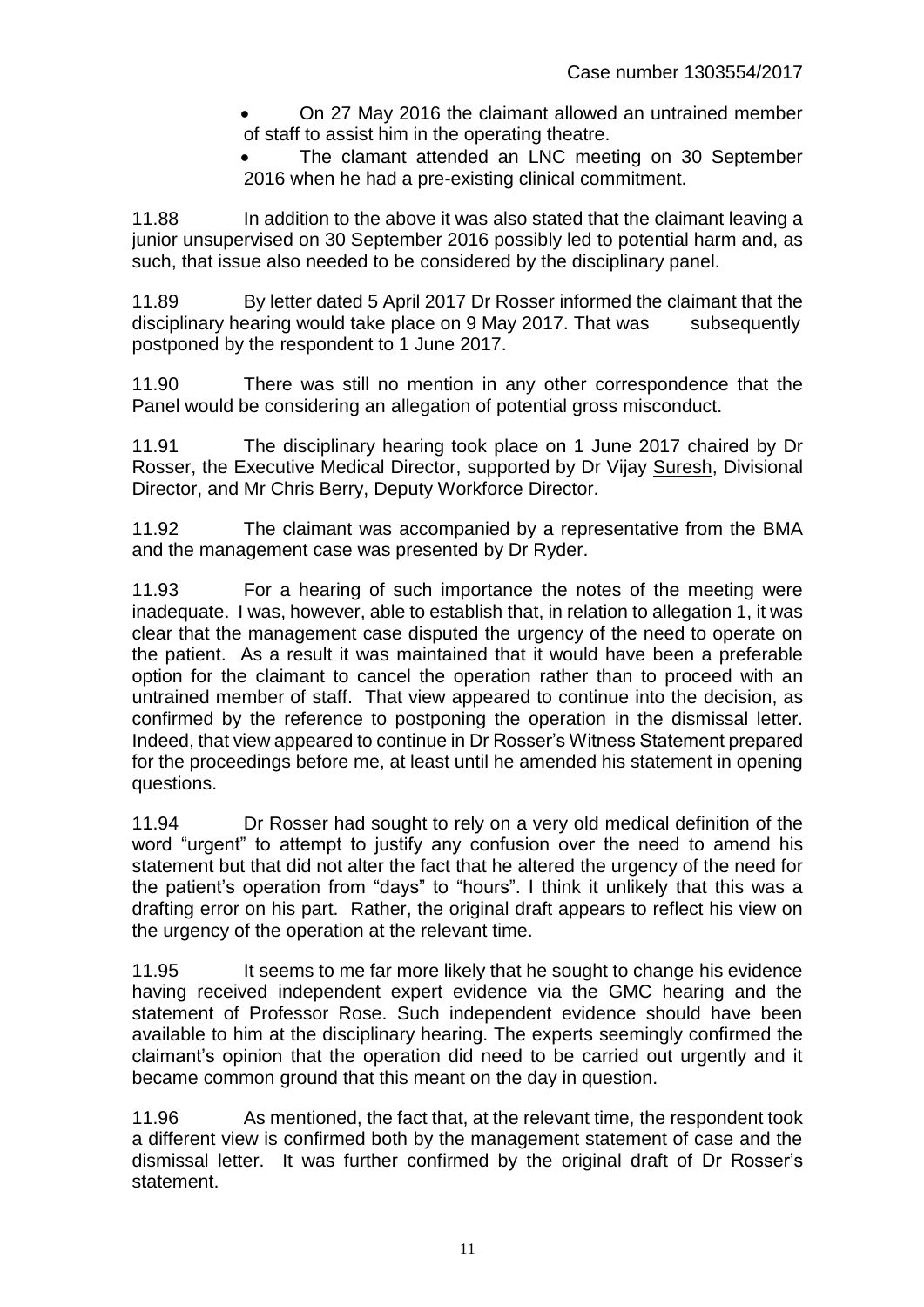11.97 Whilst it was obviously right for Dr Reuser to amend his statement once he realized it was inaccurate his failure to acknowledge the reasons for the initial error potentially casts doubt over his credibility in other areas.

11.98 This issue creates important context because the facts underlying the two remaining disciplinary allegations against the claimant were not materially in dispute by the time of the hearing before me.

11.99 Moreover, despite suggesting otherwise in their ET3, it was conceded on the part of the respondent that incident 2, on its own, would not have warranted anything more than a warning, let alone summary dismissal.

11.100 Much of the focus, therefore, became about the level of insight which the claimant had shown in relation to the potential seriousness of his actions in relation to incident 1. That was a valid concern on the part of the respondent.

11.101 The claimant acknowledged in his disciplinary hearing that, despite the fact that he had been informed that no one was available to assist him, he should have done more to check that information and search himself for some assistance or even to escalate the matter to more senior management.

11.102 The respondent, however, made much of the fact that the claimant also said that he didn't accept he had done anything wrong. If that was said, it was not a position that the claimant maintained before me.

11.103 This was an issue that was referenced in the respondent's notes of the disciplinary hearing and, indeed, in the dismissal letter. The claimant's evidence was that he could not recall whether or not he had made such a comment in the disciplinary hearing and I did not hear from his union representative.

11.104 In those circumstances I am prepared to accept that such a comment was made. That would, understandably, be something of concern to the respondent. That said, there was no clear evidence that they sought to understand what the claimant may have meant by such a comment.

11.105 When taken in context the claimant recognizing that he should have done more to find appropriate support was a clear acknowledgment that he had done something wrong or, at least, that he failed to do something important. That is, on the face of it, inconsistent with a subsequent, and immediate, suggestion that he had done nothing wrong. The respondent did not seek to explore this further in the disciplinary hearing. It seems to me that the most likely context was the fact that the claimant was still facing the suggestion that he should have cancelled the operation rather than proceed with an untrained member of staff. That was based on the respondent's lack of specialist knowledge about the urgency of this particular operation. That was due to a failure by the respondent to follow their own procedures.

11.106 It seems to me that if the claimant's stark choice was as simple as "if I don't use an untrained member of staff to assist me this patient is going to lose his sight" then, in his view, he did nothing wrong, notwithstanding the technical breaches of procedure that would entail. It seems likely that this was the context in which he made such a comment.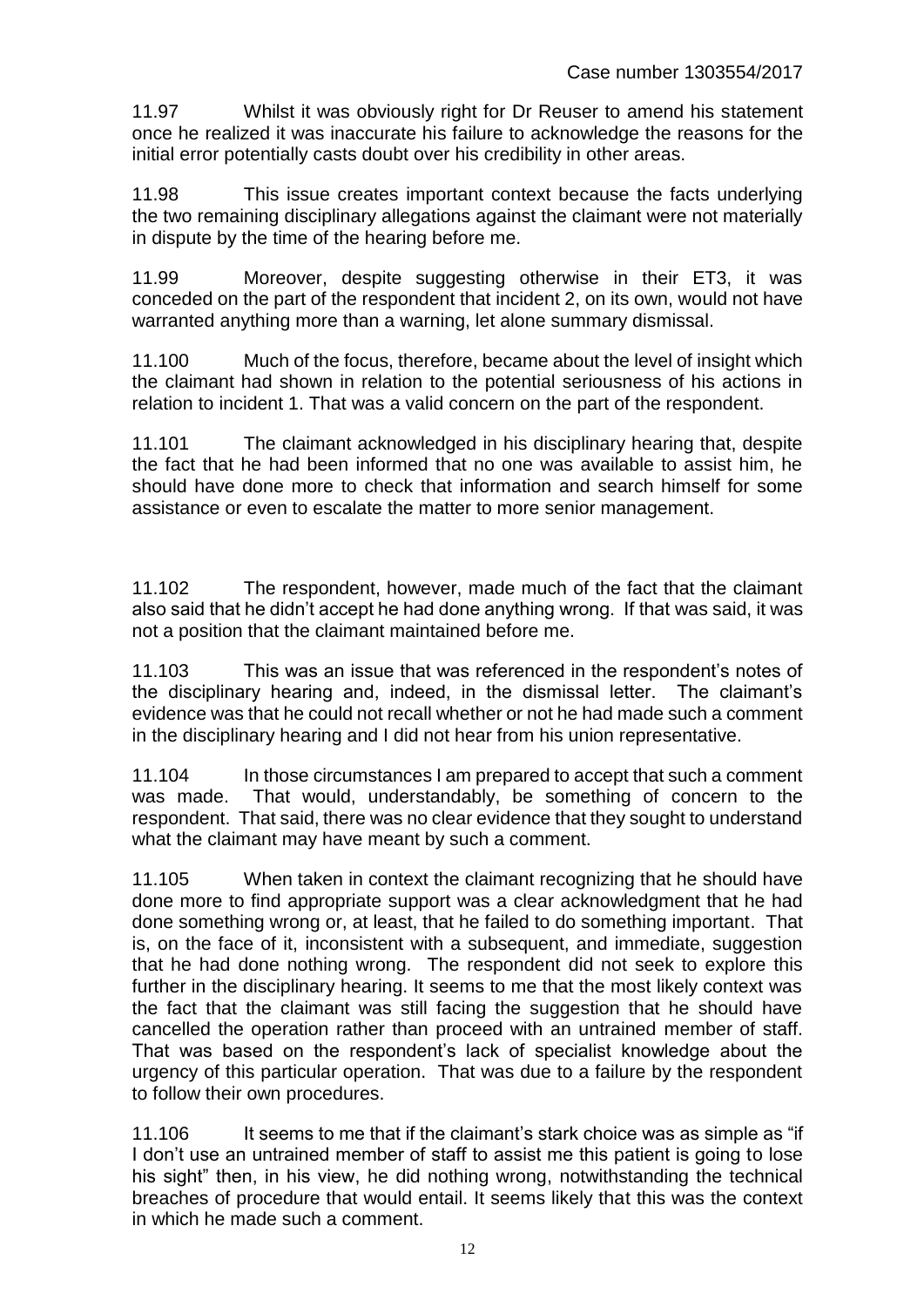11.107 Had that been properly understood, the question then would have focused far more, as it did before me, on why the claimant didn't think of the other potential options for trained assistants and what those may have been.

11.108 There was some dispute about the length of the disciplinary hearing. Dr Rosser suggested that it took most of the day. However, the claimant suggested that the hearing itself was a little over an hour before an adjournment and was, in any event, concluded during the morning. I prefer the claimant's evidence on this point given that all of the notes which I saw reflected a relatively short meeting.

11.109 It was the respondent's case that, at the conclusion of the hearing Dr Rosser informed the claimant and his representative that no decision had been reached and it was agreed that the decision would be sent to the claimant in writing. The respondent suggested that they had, at this stage, made clear that the allegations were being treated very seriously and that "all available options" would be considered. The respondent suggested that this, therefore, made it clear to the claimant that dismissal was one of the potential options being considered but that is a proposition that I do not accept. The claimant had no recollection of this being said in any event.

11.110 Both the ACAS Code and the respondent's procedures make it clear that an employee is entitled to know if dismissal is a potential sanction prior to any disciplinary hearing. It seems to me that the other sections of the respondent's procedures and, indeed, any comments made at the disciplinary hearing must be viewed in that context. Specifically, therefore, "all available options" could only realistically mean those options up to, but not including, dismissal.

11.111 The respondent suggested that the claimant and his representative must have been aware that dismissal was a potential sanction given the seriousness of the allegations. This seems unlikely given that the claimant was not excluded (other than on a false pretense) or restricted and had been given no warning of the fact that the allegations were being treated as potential gross misconduct or anything serious enough that could lead to dismissal. Moreover, On 2 June 2017, Chris Berry emailed David Rosser in relation to the method of communicating the Panel's decision to the claimant and stated "I strongly suspect he does not anticipate this outcome". That was, indeed, the case. The suggestion that the claimant ought to have been aware that dismissal was a potential outcome, therefore, lacks credibility.

11.112 I also note that email was copied to Dr Ryder as opposed to the other Panel member. This, again, suggests some inappropriate level of involvement between Dr Rosser and Dr Ryder which goes right back to their discussions about excluding the claimant on grounds that they ought to have known to be false.

11.113 The decision to dismiss found, in relation to allegation 1, that the claimant showed a wilful disregard for clinical standards and safe medical practice. The Panel seemingly concluded that a refusal by the trained theatre staff to assist the claimant was on the basis they did not have the relevant qualifications or experience although, on the evidence before me, they appeared to have both. There was no dispute that the claimant allowed a non-clinical member of staff to assist him, and, before me at least, the claimant acknowledged that this exposed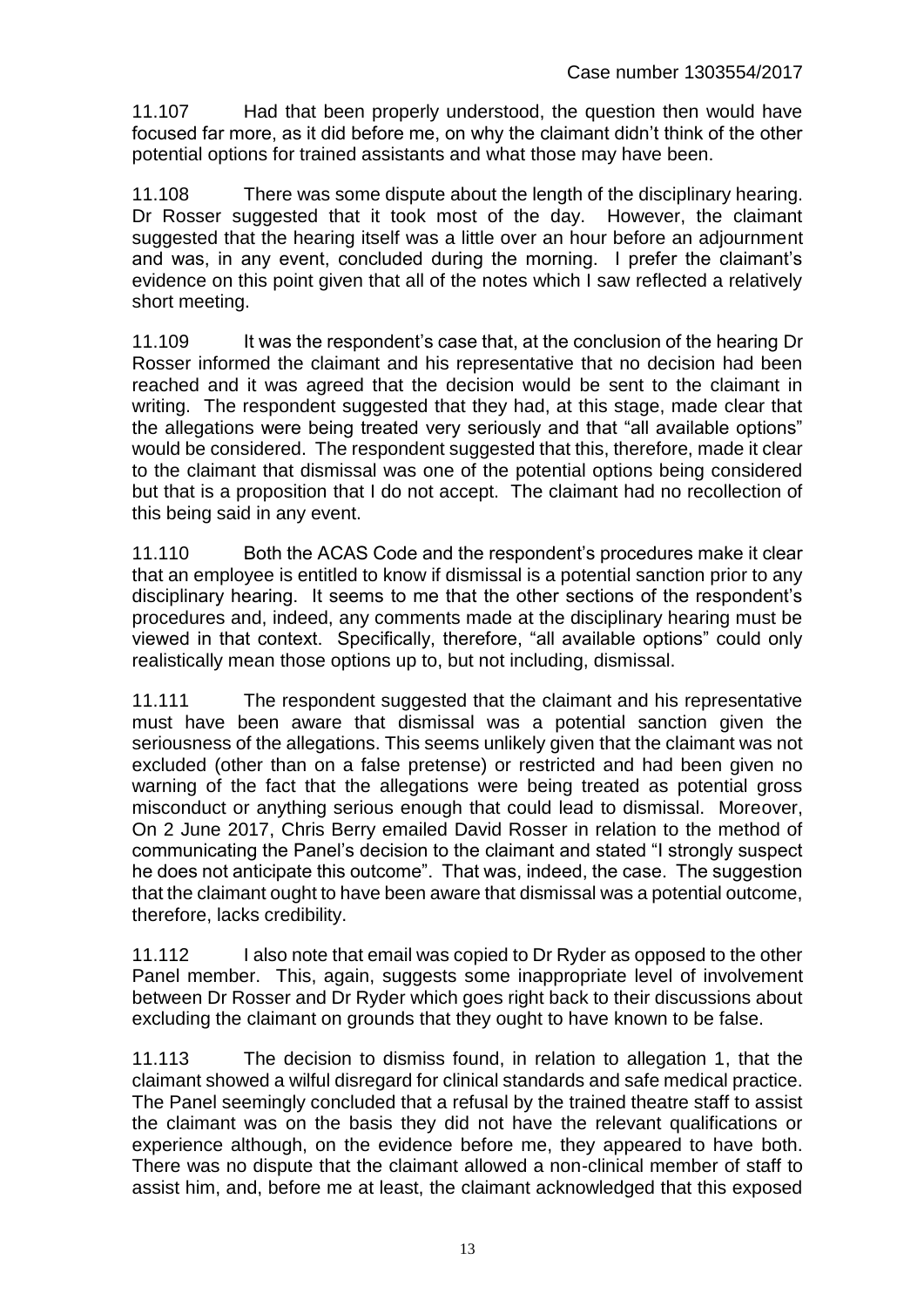the patient to risk and was not acceptable, although the Panel concluded that the claimant did not demonstrate this level of insight at the time.

11.114 That said, of course, this needs to be considered in context. The context was that the Panel concluded, wrongly, that the risk of proceeding with an unqualified assistant was greater than postponing the procedure, which it wasn't. Essentially, it seems that the Panel and the claimant were, perhaps, speaking at cross purposes. The claimant felt he had done nothing wrong when faced with the prospect of using an untrained member of staff or a patient losing their sight. The respondent felt, quite rightly, that he should have done more to seek assistance. However, contrary to what they contended before me, should such assistance not have been available, the panel concluded that the claimant should have postponed the procedure, which was equally wrong.

11.115 With regard to the second allegation it was common ground that the claimant did not put in place adequate supervision arrangements during his absence at an off-site LNC meeting on 30 September 2016 and that this had the potential to undermine patient safety. It was suggested that the claimant only grudgingly accepted that he should have informed a consultant colleague that they may potentially be required to supervise the trainee. However, the claimant had acknowledged this as far back as his investigation hearing and there was no, or insufficient, evidence from the respondent's notes of the disciplinary hearing to support their findings.

11.116 Nonetheless, the Panel did have a genuine concern that the claimant did not fully appreciate the seriousness of the incidents and that he displayed a lack of insight.

11.117 Whilst viewing incident 1 as the most serious the Panel seemingly upheld both allegations, individually, as gross misconduct. This remained the position in relation to allegation 2 in the pleadings but, quite rightly, not before me. That, perhaps again, suggests that the respondent was determined to dismiss and was attempting to make the case against the claimant, a long serving senior employee, as strong as possible.

11.118 The letter confirmed that the claimant was dismissed with immediate effect and he was given the right to appeal.

11.119 The claimant did not exercise his right to appeal. He said that he had lost all trust and confidence in the respondent, although there was no evidence that the Chair or the Chief Executive, to whom the appeal would ultimately have gone, were in any way involved prior to the claimant's dismissal.

11.120 Dr Rosser also informed the claimant that he was obliged to inform the GMC and the other organizations where the claimant undertook private practice.

11.121 Dr Rosser made the referral to the GMC Fitness to Practice Team later on 5 June 2017. That referral contained a number of material inaccuracies that suggest that either Dr Rosser was deliberately misleading the GMC or, at best, that he had failed to give the matter anything like the level of care and attention required.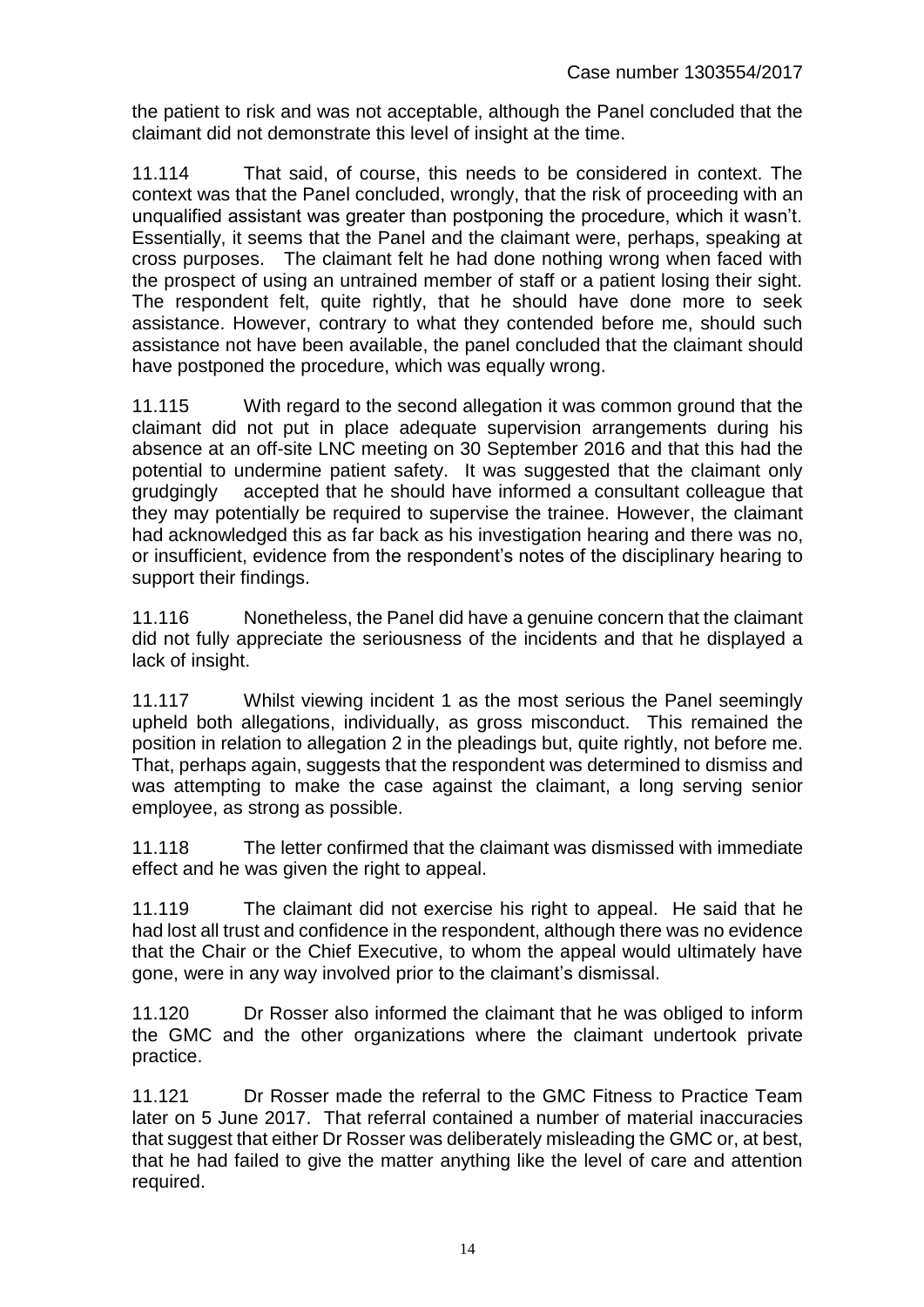11.122 For example, Dr Rosser suggested that the claimant's suspension had been lifted when sufficient safeguards were in place. As previously mentioned the suspension was made under false pretenses based on an allegation both Dr Rosser and Dr Ryder knew, or ought to have known, was false. When the claimant was able to demonstrate that fact the exclusion was lifted with no safeguards being put in place.

11.123 Dr Rosser also suggested that the claimant had stated that he had done nothing wrong with regard to incident 2, which did not appear to be supported by the evidence. He further suggested that the reason the nursing staff declined to assist was due to the complexity of the assistance necessary (deep retraction) which, on the evidence before me, was not actually required. This would have been known if appropriate expert advice had been sought.

11.124 There appeared to be no acknowledgement in the referral of any blame to be attributed to either the nursing staff or management.

11.125 Dr Rosser also described the claimant as "exceptionally arrogant" with "startling lack of insight" and having "demonstrated no reflection or learning." Those comments, whilst having some basis were not entirely accurate and, arguably, further confirm Dr Rosser's apparent bias against the claimant. The comments seemed to be unjustifiably weighted against the claimant particularly as they were not balanced with any recognition of the failings of others, nor the failings of the disciplinary process, nor any appropriate recognition of the clinical success of the operation.

11.126 In making any such referral to the GMC, Dr Rosser was obliged to disclose whether or not the claimant had been a "whistle-blower".

11.127 It was common ground that the claimant's letter of January 2017 did amount to a public interest disclosure. However, Dr Rosser stated that the claimant had "not been involved in any whistle-blowing episode or other attempt to raise concerns within the organization."

11.128 It was the respondent's case that this was an oversight on the part of Dr Rosser, although his explanations in cross examination were, to some degree, inconsistent and unconvincing.

11.129 Following his dismissal the claimant was asked to return Trust property and his name was removed from letter heads and email lists.

11.130 The claimant highlighted his concerns about the referral to the GMC in his ET1. As a result, Dr Rosser was aware of the issue from around the time that the respondent received the Claim Form. He was asked when he notified the GMC of his errors and he claimed to have done so orally to his local liaison officer although this was not even mentioned until it was expressly put to him. If true, it was surprising that there was no mention of this in the GMC's findings.

11.131 There was no evidence to support Dr Rosser's assertion and, given the seriousness of his failing, it does appear to be unsatisfactory that he had not put an apology and clarification in writing.

11.132 The GMC reported on 8 May 2018 and determined that there should be no further action against the claimant.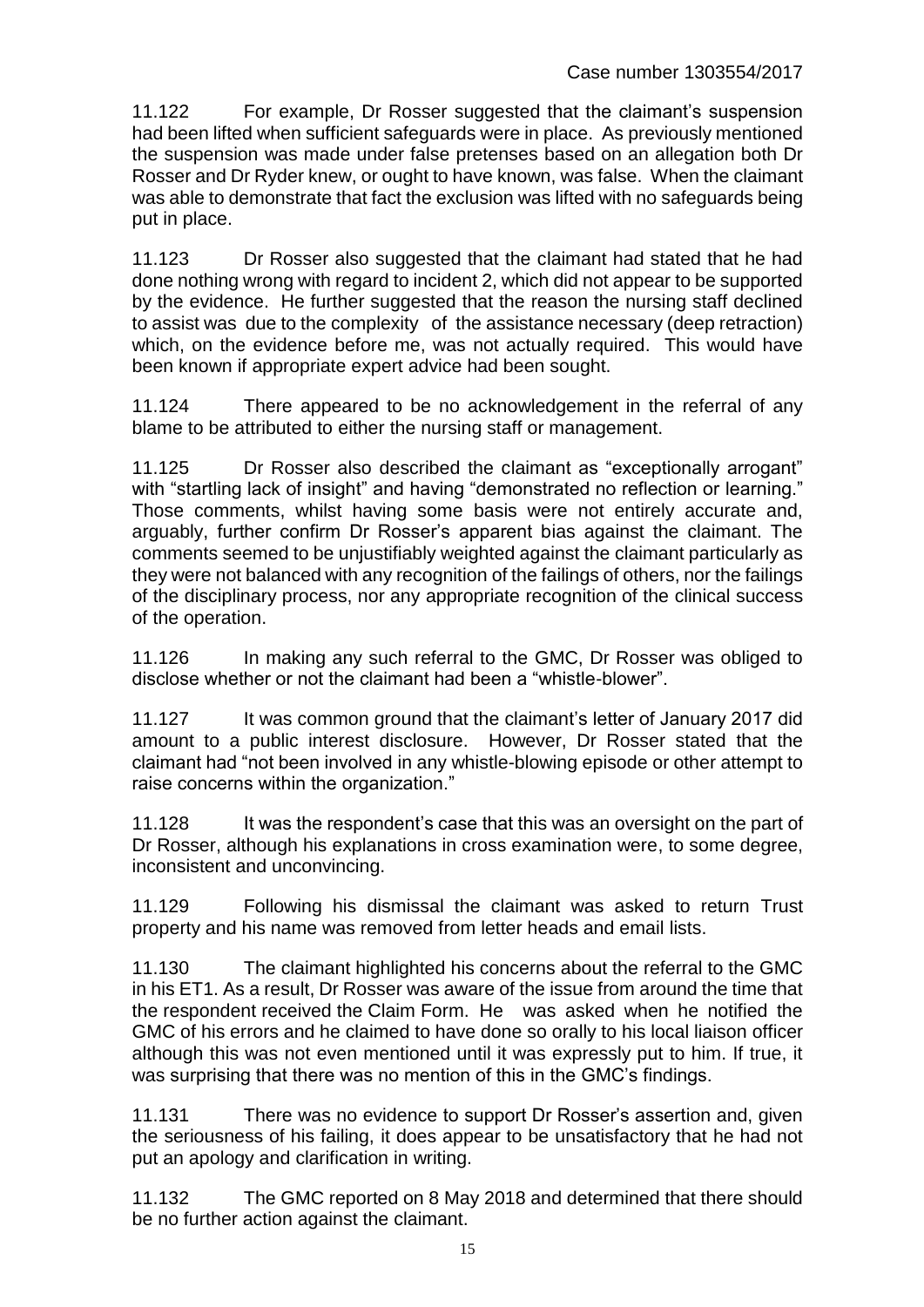11.133 The GMC Panel considered all of the respondent's investigation reports.

11.134 The GMC asked an independent consultant ophthalmic surgeon to review the complaint. With regard to incident one the expert confirmed that the claimant should not have asked a non-clinically trained person to assist him but he also identified both system failures and failures of other members of staff. Specifically, it was suggested that the investigation should have understood why the nurse had refused to assist.

11.135 The expert seemingly acknowledged the urgency of the surgery and the risk of cancellation.

11.136 With regard to the second incident the expert concluded that the claimant should not have left the trainee to do an unsupervised cataract list but this was not particularly serious because the claimant had assessed the situation and ensured the trainee was comfortable, competent and experienced. The expert highlighted the fact that the Royal College of Ophthalmologists had clearly indicated that a senior trainee could do cataract lists as long as there was adequate consultant cover. The expert did, however, conclude that the claimant should have informed a consultant colleague of the possible need to be available to supervise.

11.137 Overall the expert concluded that allowing an unqualified person to assist the claimant in theatre fell seriously below the standard expected of a consultant but he went on to conclude that the overall standard of care was not seriously below the standard expected. The reason for this was because the whole surgical team could have handled the situation better. The expert also accepted that the ultimate aim of the claimant was to proceed with the surgery for the patient's benefit.

11.138 The expert, therefore, concluded that the overall care in incident 1 was below, but not seriously below, the standard expected of a reasonably competent consultant. This was due to the mitigating circumstances. Specifically, it was accepted that the claimant proceeded with the orbital decompression with the patient's best interests at heart. He reasonably believed that the nurse would be assisting him and there were procedural failings in this regard.

11.139 With regard to the second incident it was acknowledged that the claimant should have arranged for consultant cover for the specialist trainee but this failing was not seriously below the required standard of care because the trainee was experienced enough to perform the surgery.

11.140 As a result of the expert's opinion the GMC Panel accepted the overall conclusions and determined that, given the mitigating circumstances and the claimant's commitment not to repeat the same mistakes, there was no realistic prospect of establishing that the claimant's fitness to practice was impaired.

11.141 They went further, however, and also determined whether or not a warning would be appropriate or proportionate. Warnings are given where a doctor's conduct represents a significant departure from GMC guidance albeit falling below the threshold for a finding of impairment. Taking everything into consideration the Panel and the expert considered that, in all the circumstances, that lower threshold was not met either, taking into account all mitigating factors.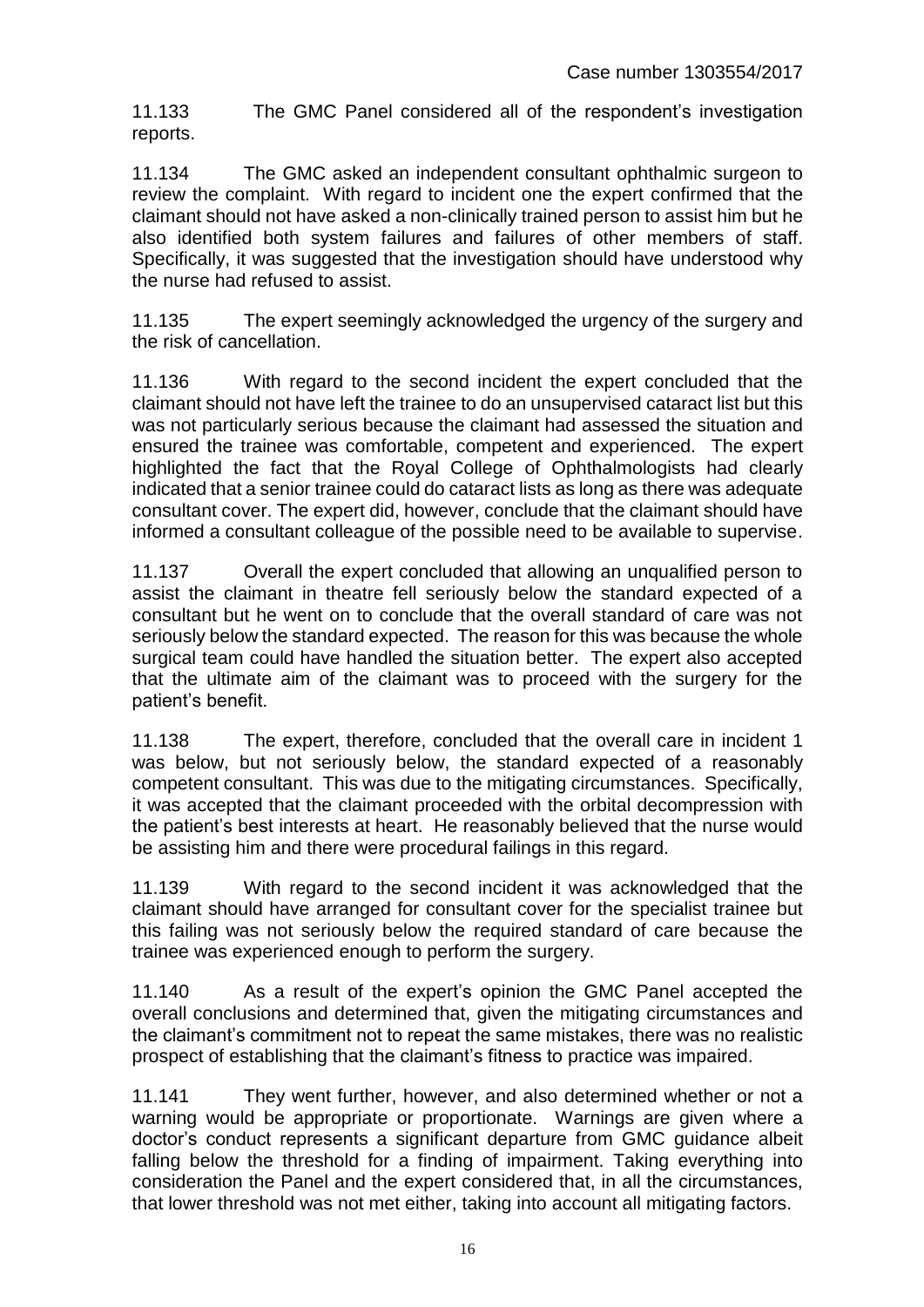# 12 The Issues

The agreed issues were as set out in the Claimant's opening note.

12.1 In short, the claimant alleged that his dismissal for the potentially fair reason of conduct was unfair on a number of grounds. I was required to consider s.98 Employment Rights Act 1996.

12.2 The Claimant further alleged that the reason for his dismissal was that he had made a public interest disclosure.

12.3 He also argued that his summary dismissal was wrongful and that he was entitled to notice pay.

## 13 The Law

Unfair Dismissal

- 13.1 The statutory test of fairness is set out at s98 Employment Rights Act 1996
	- (1) In determining whether the dismissal of an employee is fair or unfair, it is for the employer to show –
		- a. the reasons (or, if more than one reason, the principal reason) for the dismissal, and
		- b. that it is either a reason falling within subsection (2) or some other substantial reason of a kind such as to justify the dismissal holding the position which the employee held.

(2) A reason falls within this subsection if it

… b. relates to the conduct of the employee

13.2 The test of fairness is set out under section 98(4) ERA

 $''(4)$  ... the determination of the question whether the dismissal was fair or unfair, having regard to the reason shown by the employer:

(a) depends on whether in the circumstances (including the size and administrative resources of the employer's undertaking) the employer acted reasonably or unreasonably in treating it as a sufficient reason for dismissing the employee, and

(b) shall be determined in accordance with equity and the substantial merits of the case.''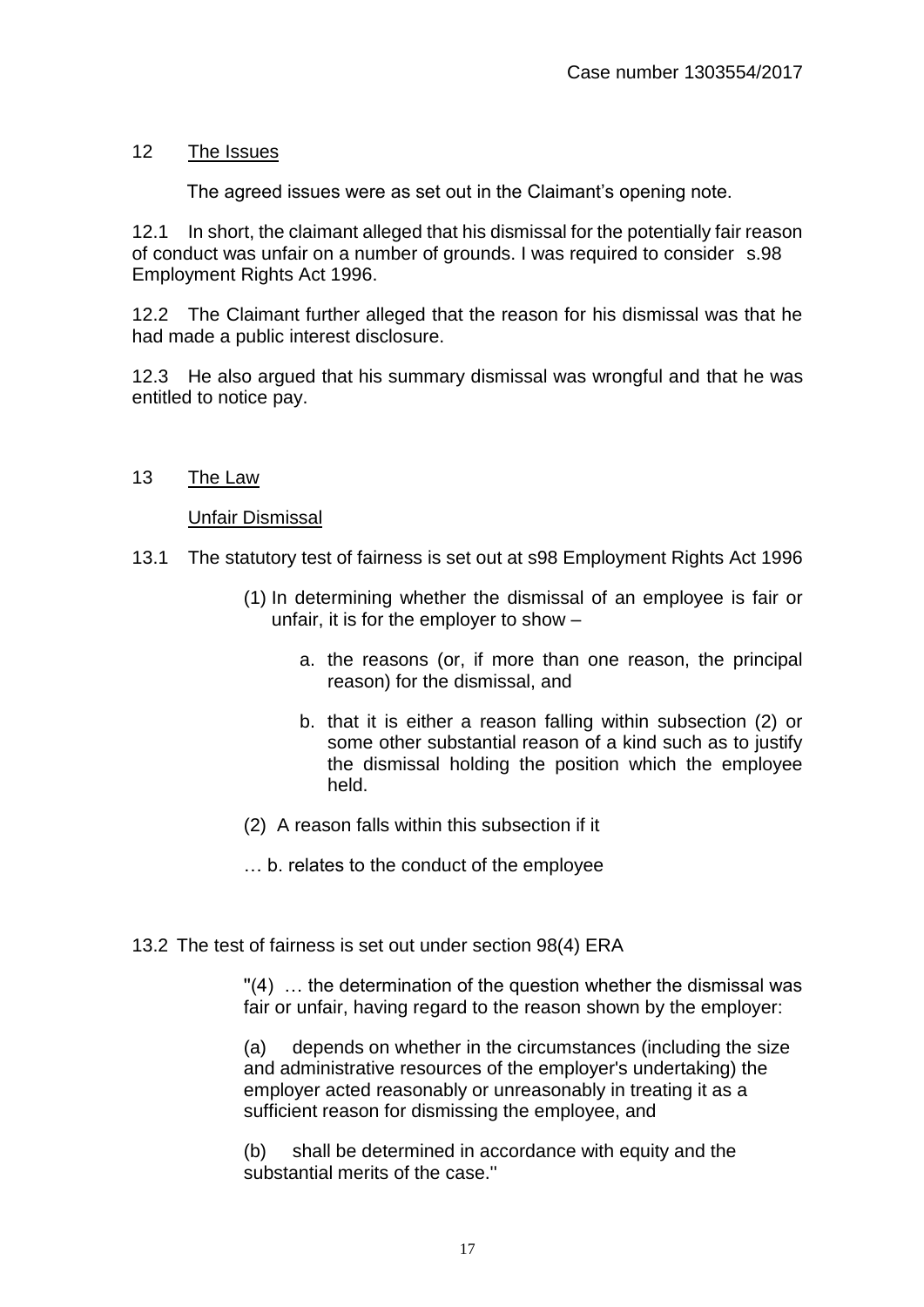13.3 In *London Ambulance Service NHS Trust v Small* [2009] IRLR 563, the Court of Appeal held that a tribunal should not substitute its own factual findings about events giving rise to the dismissal for those of the dismissing officer, nor should it impose its view of the appropriate sanction for that of the employer. The Tribunal should ask if (consistent with *BHS v Burchell* UKEAT/108/78*)* 

- (i) there were reasonable grounds upon which the employer could believe that the employee had committed the misconduct in question,
- (ii) whether the employer completed a reasonable investigation prior to dismissal; and
- (iii) whether the decision to dismiss for the misconduct in question fell within the band of reasonable responses

13.4 The band of reasonable responses test applies equally to procedural fairness as it does to the substantive fairness. Mummery LJ explained that "the range of reasonable responses approach applies to the conduct of investigations as much as it applies to other procedural and substantive aspects of the decision a person from his employment for a conduct reason" (*Sainsburys Supermarket v Hitt* [2003] ICR 111, in para 34)

13.5 In *Weston Recovery Services v Fisher* UKEAT/0062/10 HHJ Peter Clarke stated that the question of section 98(4) is not simply answered by deciding whether or not the employer or employee is in breach of the contract of employment. In *MacMillan v Airedale NHS Foundation Trust* [2015] I.C.R. 747, Underhill LJ explained that the fact that the employer has not followed the terms of a contractual disciplinary procedure will not automatically entitle a dismissed employee to a legal remedy.

13.6 In *Stuart v London City Airport* [2013] EWCA Civ 973 the Court of Appeal held that whether the employee asked for a particular step to be undertaken is a consideration in determining whether a particular step was required.

13.7 In *Buzolli v Food Partners Ltd* (2013) UKEAT/0317/12/KN, HHJ Peter Clark concluded that a decision to dismiss fell within the band of reasonable responses notwithstanding that the Claimant had not been informed in advance of his disciplinary hearing that dismissal was a potential sanction. 13.8 The ET had concluded that the decision to dismiss had been fair notwithstanding that it would have been preferable to put the Claimant on notice that the misconduct might lead to his dismissal. The EAT noted that the ET had correctly directed themselves on the law and was consistent with the approach in *Sainsburys v Hitt* [2003] IRLR 23 and asked the question whether the procedural approach adopted and the sanction decided upon were open to a reasonable employer in the circumstances.

## Wrongful dismissal and gross misconduct

13.9 In *Westwood v Sandwell & West Birmingham Hospital NHS Trust* (2009) UKEAT/0032/09 HHJ Hand stated

> "Gross misconduct justifying dismissal must amount to a repudiation of the contract of employment by the employee .....and involves either deliberate wrongdoing or gross negligence."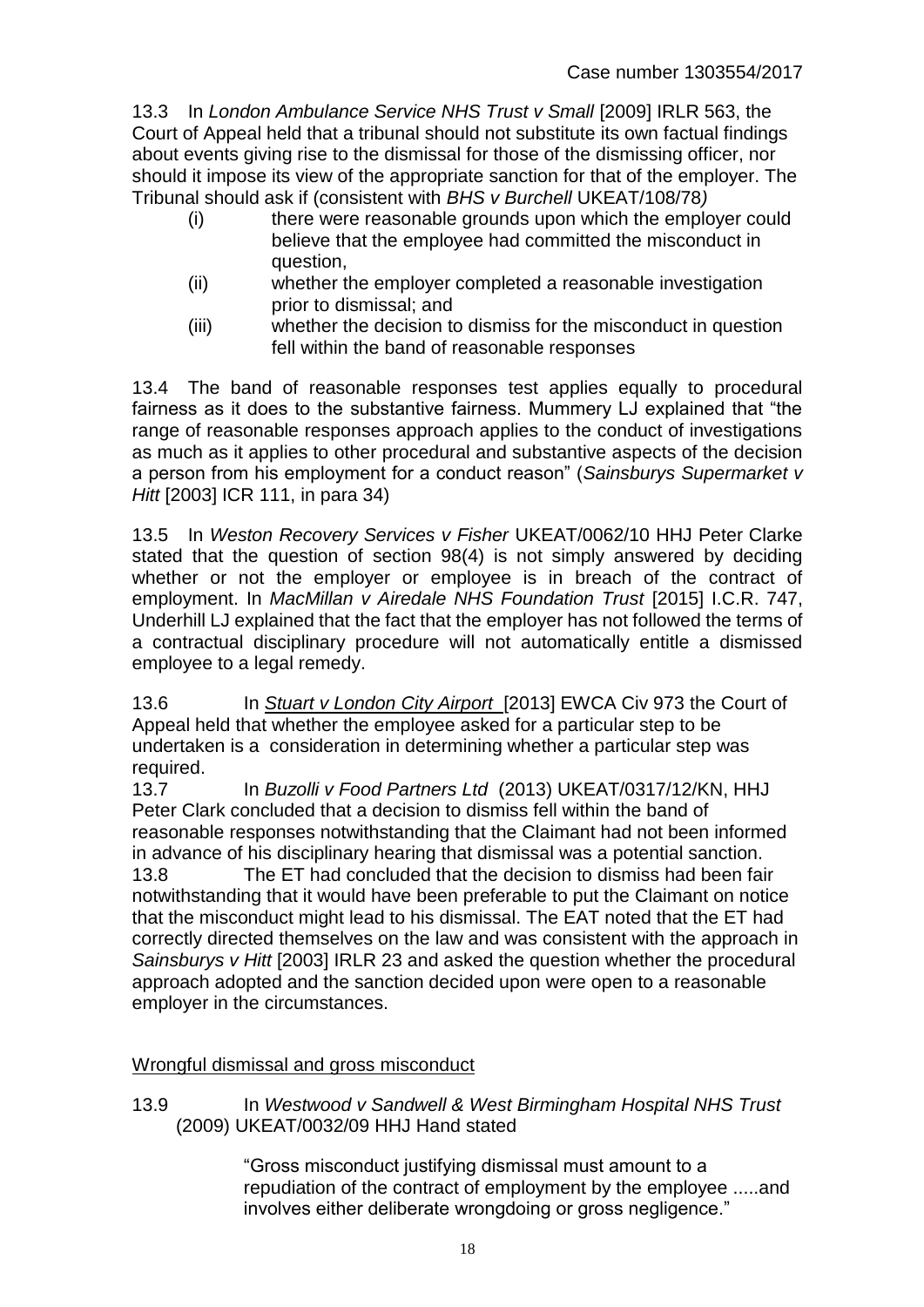#### Automatic Unfair Dismissal – Protected Disclosures

- 13.10 Section 43B of the Employment Rights Act 1996, provides: "(1) In this Part a "qualifying disclosure" means any disclosure of information which, in the reasonable belief of the worker making the disclosure, is made in the public interest and tends to show one or more of the following—
	- (a) that a criminal offence has been committed, is being

committed or is likely to be committed,

(b) that a person has failed, is failing or is likely to fail to comply with any legal obligation to which he is subject,

(c) that a miscarriage of justice has occurred, is occurring or is likely to occur,

(d) that the health or safety of any individual has been, is being

or is likely to be endangered,

(e) that the environment has been, is being or is likely to be

damaged, or

(f) that information tending to show any matter falling within any

one of the preceding paragraphs has been, or is likely to be

deliberately concealed."

13.11 The aim of the provisions is to protect employees from unfair treatment (i.e. victimisation and dismissal) for reasonably raising in a responsible way genuine concerns about wrongdoing in the workplace. The provisions strike an intricate balance between (a) promoting the public interest in the detection, exposure and elimination of misconduct, malpractice and potential dangers by those likely to have early knowledge of them, and (b) protecting the respective interests of employers and employees. There are obvious tensions, private and public, between the legitimate interest in the confidentiality of the employer's affairs and in the exposure of wrong.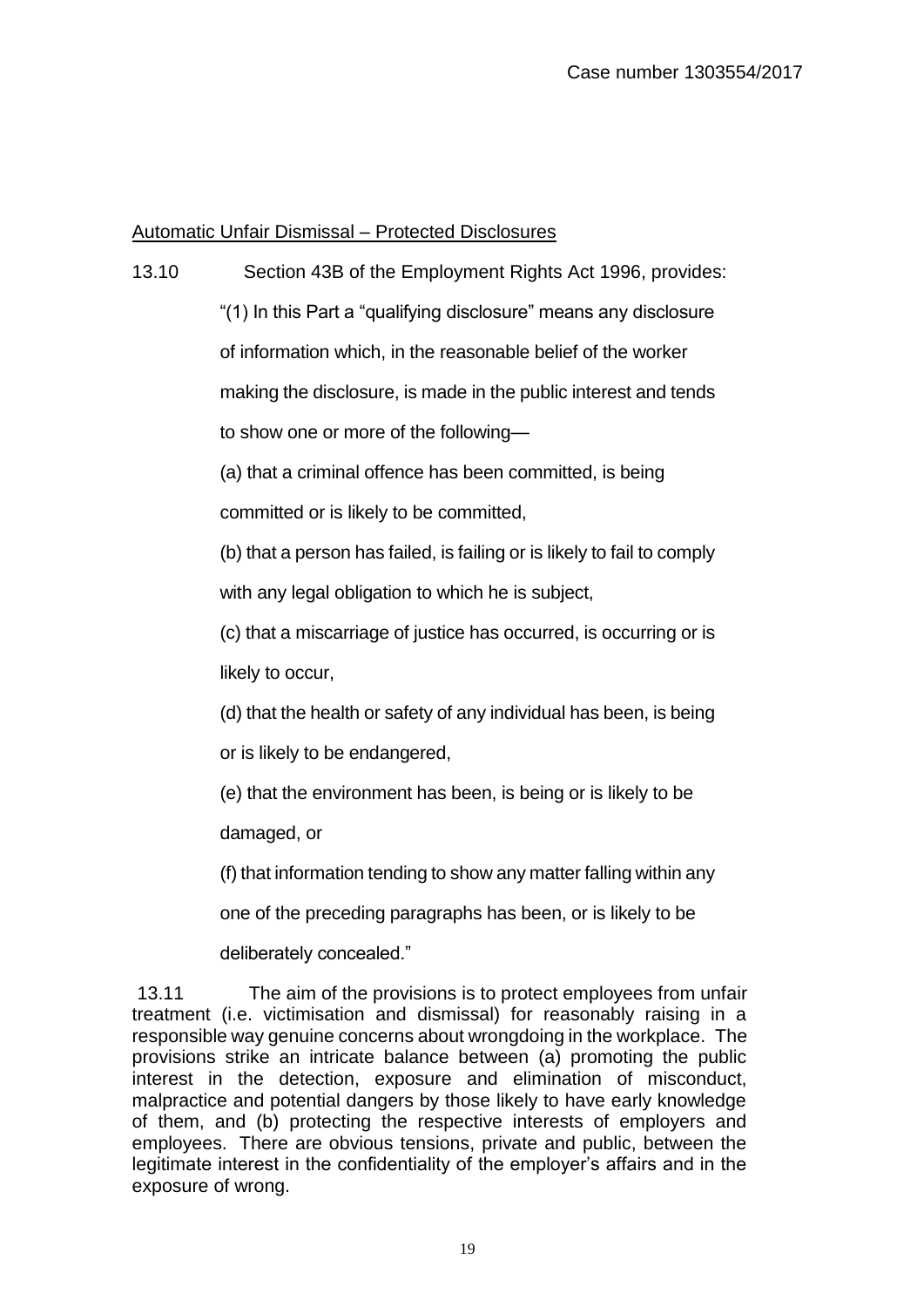13.12 The words "in the public interest" inserted into section 43B(1) of the 1996 Act in 2013 were intended to reverse the effect of Parkins v Sodexho Ltd [2002] IRLR 109 in which it was held that a breach of a legal obligation owed by an employer to an employee under his or her own contract of employment may constitute a protected disclosure.

13.13 A worker has the right not to be subjected to an act of victimisation by his employer for making what is termed "a protected disclosure". A qualifying disclosure as defined by section 43B of the 1996 Act becomes a protected disclosure when, for example, as here, made to the employer under s43C. It is the disclosure of information which, in the reasonable belief of the worker making the disclosure, tends to show that certain wrongdoing may have occurred.

13.14 The protection is given to workers and not merely employees. The worker is protected against acts or omissions by his employer. Where the complaint is that there has been an omission or failure to act, it will need to be a deliberate failure in order to attract the protection. The act suffered by the worker must be done on the ground that he has made a protected disclosure. Where the

detriment of which the employee complains takes the form of a dismissal then the

protection is afforded not by section 47B but by the unfair dismissal provisions in

Part X of the 1996 Act. The unfair dismissal provisions were amended in 1998

and a new section 103A was inserted as follows:

"An employee who is dismissed shall be regarded for the purposes of this

Part as unfairly dismissed if the reason (or if more than one, the principal

reason) for the dismissal is that the employee made a protected

disclosure."

13.15 It is to be noted, therefore, that in the dismissal context it is expressly provided that the protected disclosure must be the reason or the principal reason for the dismissal before that dismissal can be found to be automatically unfair.

#### **Decision**

14 The Respondent sought to present this as a largely straightforward case. Simply put they suggested that the Claimant did something serious and overtly wrong, yet he lacked and, to a lesser degree, continued to lack insight and remorse. As a result, it was said the Respondent had no option other than to dismiss him.

15 The Claimant, on the other hand, focused on his allegations that the respondent was responsible for a significant number of procedural failings. In addition he referenced what he characterized as a misleading referral to the GMC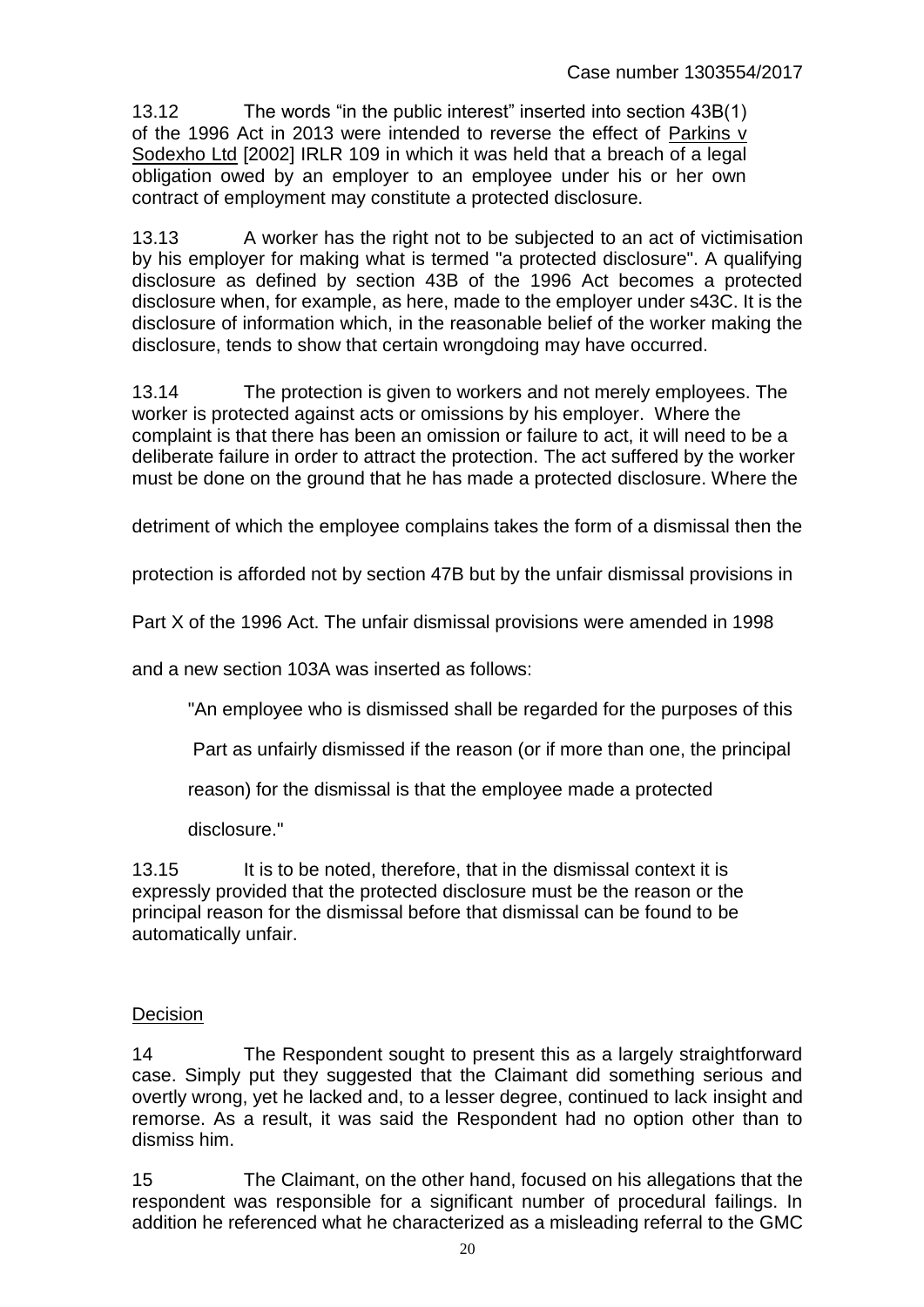and the difficulties he had in obtaining certain documents, including some that were potentially damaging to the respondent's case, to support adverse inferences as to the real reason for his dismissal.

16 Before me the Claimant acknowledged that he was wrong to act as he did in allowing Ms Watson to assist him in theatre. There were a variety of approaches he could have taken to attempt to secure alternative qualified assistance within the timescale necessary for proceeding with the operation. In submissions he acknowledged that the headline allegation was a dramatic one but not one that warranted his summary dismissal after "decades" of exemplary service.

17 The Respondent had a detailed Disciplinary Policy as well as a policy in accordance with Maintaining High Professional Standards in the Modern NHS ("MHPS").

18 It was agreed that the letter of 9 January 2017, in which the claimant and a colleague raised concerns about theatre nurses sporadically refusing to assist with operations for which they were both qualified and experienced, possibly as a result of instructions from their manager, amounted to a protected disclosure. The question for me under s103A ERA was whether he reason or principal reason for the dismissal was the making of that protected disclosure.

19 As to the case on wrongful dismissal, the question is whether the claimant's actions amounted to gross misconduct so as to be treated as a repudiatory breach of the contract of employment. The parties disagreed about the relevance of the claimant's alleged failure to show the necessary level of acknowledgment of wrongdoing and insight to my considerations on this matter.

## The Claimant's challenges to fairness

20 I will first address the claimant's challenges to fairness which relate to certain acts and omissions of the Respondent. They include matters of procedural fairness, but also those that potentially go to substantive fairness and the credibility of Dr Rosser, the only witness called by the respondent. They also include those from which it is said I could, and should, draw inferences as to the real reasons for the Claimant's dismissal.

- 21 The claimant alleged that the respondent was guilty of:
	- (1) misleading the GMC;
	- (2) giving false/misleading reasons to Mr Reuser for his exclusion;
	- (3) misleading NCAS;
	- (4) failing to comply with its disclosure obligations to this tribunal;
	- (5) failing to comply with its obligations under the Data Protection Act;
	- (6) failing to ensure that the Case Investigator obtained appropriate independent advice;
	- (7) failing to notify Mr Reuser of the possibility of dismissal;
	- (8) failing to include an independent doctor on the disciplinary panel;
	- (9) failing to agree the panel selection with the Medical Staff Committee Chair.

22 For the most part those failures were not disputed, although the Respondent understandably sought to suggest that the claimant should also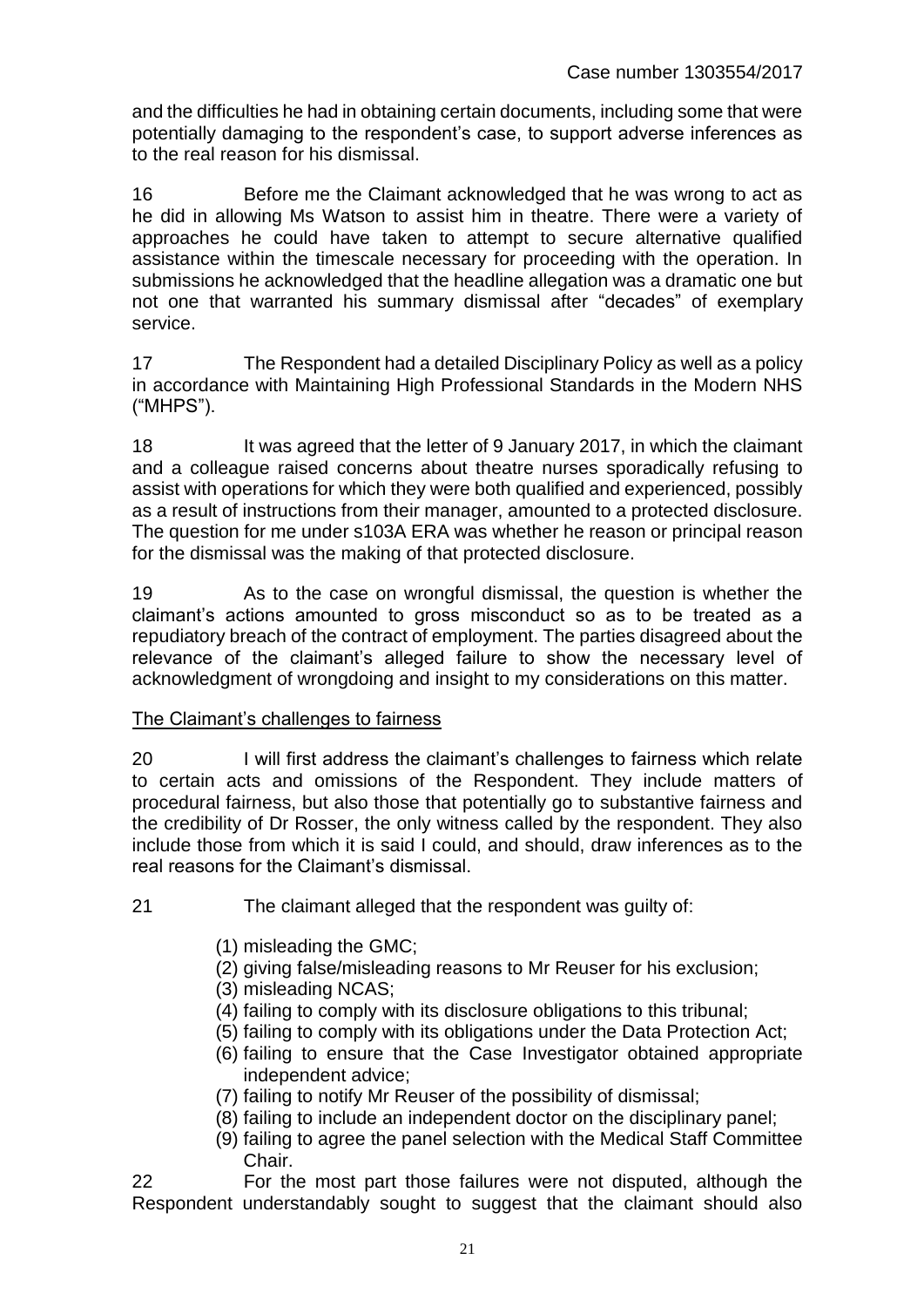accept some responsibility and that, in any event, they were not serious enough to undermine the fairness of the dismissal. By of example it was said that,

- (1) the claimant should have identified and raised the MHPS breaches at or before the hearing;
- (2) he should have recognised that he faced dismissal without being told;
- (3) he failed to raise questions relating to his exclusion at the disciplinary hearing;
- (4) he failed to instruct his solicitors to make further disclosure applications.
- 23. Dealing with the issues in turn:-

Misleading the GMC

23.1 The GMC were given inaccurate and misleading information and those failings were serious.

23.2 The respondent suggested that these failings were both inadvertent and after the decision to dismiss and hence irrelevant. However, it seems to me that I am entitled, and required, to consider all the circumstances when, for example, considering whether to draw adverse inferences in the whistle-blowing claim. It is also potentially relevant in the context of assessing the independence and neutrality of Dr Rosser.

23.3 In his referral to the GMC Dr Rosser's failure was far more than the

omission of a piece of insignificant information. He was required to

address whether the claimant had raised protected disclosures and

asserted positively that,

*"To my knowledge Mr Reuser has not been involved in any whistleblowing episode or other attempt to raise concerns within the organization."* 

23.4 It may well be that Dr Rosser was unaware of the full details of the Hooper Review on the handling by the GMC of cases involving whistle blowers but, as the responsible officer, he was required to be aware of the main principles and purpose. For example:

> *"If a doctor being referred to the GMC has raised concerns about patient safety or the integrity of the system with the organization making the referral, then the necessary steps should be taken to obtain from the organization material which is relevant to an understanding of the context in which the referral is made."*

> *"Investigators assessing the credibility of an allegation made by an organization against a doctor who has raised a concern should take into account, in assessing the merits of the allegation, any failure on the part of an organization to investigate the concern raised and/or*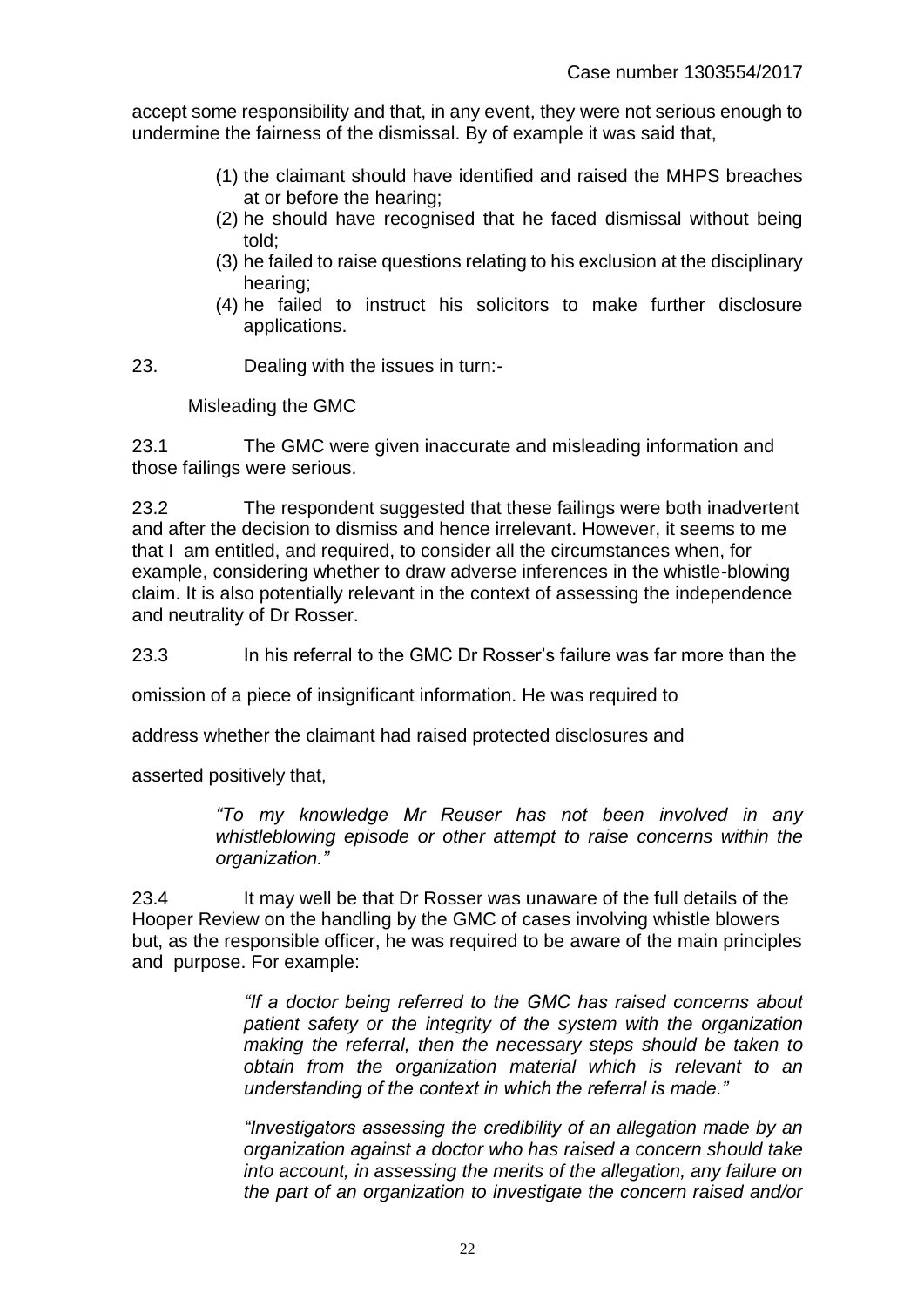*have proper procedures in place to encourage and handle the raising of concerns."* 

23.5 In relation to that latter quote, it was not in dispute that the respondent had failed to properly investigate and respond to the claimant's concerns. It is possible that, irrespective of any link to the reasons for the claimant's dismissal, Dr Rosser wanted to conceal this failure.

23.6 The Hooper review continues:

*"Failure to answer the question truthfully would no doubt lead to the signing doctor's fitness to practise being investigated and, if discovered during the course of the investigation, would be an important factor in assessing the credibility of the allegation."* 

23.7 Dr Rosser was taken in re-examination to the GMC response to Hooper and confirmed that he believed all documents from the GMC were given to him by the GMC liaison officer.

23.8 Dr Rosser initially suggested that he must have overlooked the claimant's whistleblowing letter when writing to the regulator. That appears surprising given that the letter was included with, and referred to in, the Claimant's Statement of Case and emailed separately to the disciplinary panel before the hearing. It was also referred to at the hearing just 4 days before Dr Rosser wrote to the GMC.

23.9. Dr Rosser accepted that he was required to consider the documents on both sides before reaching a decision. The decision was reached and written on the same day as the GMC referral was made. Dr Rosser wrote both letters. It is unlikely, therefore, that he had forgotten the protected disclosure.

23.10. In response to this challenge, Dr Rosser's second, somewhat

contradictory, explanation was that he misunderstood the legal terminology and

did not consider that the letter should be treated as a protected disclosure.

23.11 It seems to me surprising that the Respondent's Responsible Officer would not understand what amounted to a whistle blowing episode, not least because he asserted that he had focussed on encouraging reporting of concerns. He certainly ought to have enquired about any whistle blowing episodes before making an express representation about them to the regulator.

23.12 In any event his assertion was that there had been no *"other attempt to raise concerns within the organisation."* If Dr Rosser had not identified the claimant's letter as containing protected disclosures it remains difficult to understand how he did not view them as "concerns".

23.13 Dr Rosser has not written to the GMC to inform them that he misled them. He asserts that he told the liaison officer but there is no record of that discussion. If Dr Rosser did inform the GMC it is, at best, surprising that they did not write to Mr Reuser to inform him of the new information received, nor was there any mention of it in their findings.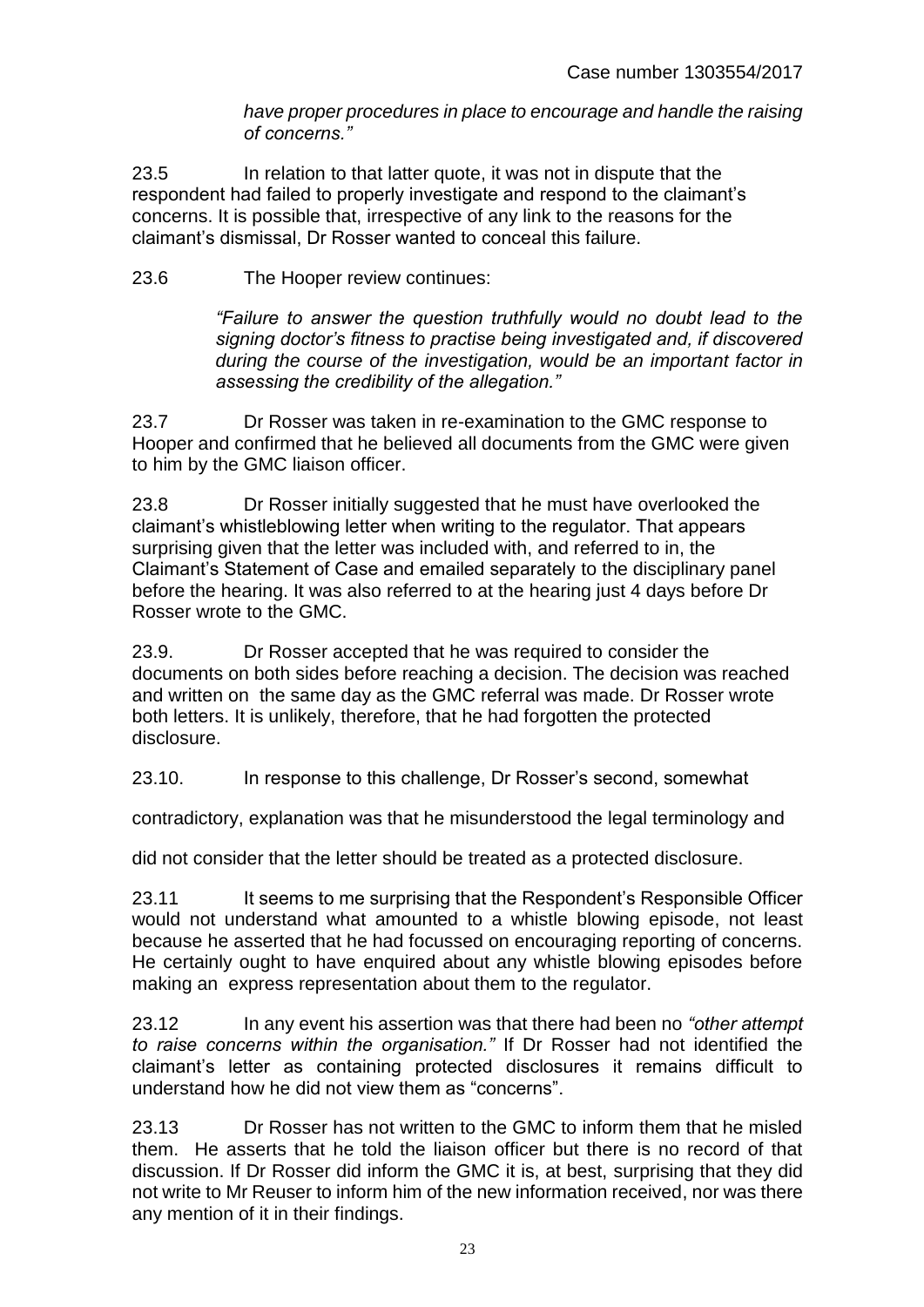23.14 The claimant submitted that it was impossible to avoid the conclusion that Dr Rosser misled the regulator deliberately and had subsequently sought to conceal his actions from this tribunal.

23.15 That submission carried some weight. However, it would amount to a very unwise and risky strategy on the part of Dr Rosser. In addition, it would support the claimant's case on automatically unfair dismissal.

23.16 It seems more likely to me that Dr Rosser's actions reflect a predisposition within the Respondent against the claimant. This was evidenced by the claimant's exclusion the previous year, procedural failings, certain unsustainable findings and the strong language of the dismissal letter and GMC referral. These indicate, at the very least, a lack of appropriate care and attention to very serious matters.

#### **Exclusion**

24.1 The GMC referral suggested that, following his exclusion, Mr Reuser was allowed to return to work because sufficient safeguards were in place. Dr Rosser asserted that this is what he was told by Dr Ryder but the only documentation recording the end of the exclusion stated that the reason for lifting it was that,

> *"following your recent investigation meeting, you had provided an email trail from your CD dated 23 September 2016 which suggests that he was aware that you would be attending the LNC meeting."*

24.2 It seems clear that the decision arose from the claimant proving that an allegation was unfounded.

24.3 It became clear that both Dr Ryder and Dr Rosser knew, or ought to have known, that it was unfounded before the exclusion was even put in place. That only came to light from documents which had not been disclosed but which were obtained by Mr Reuser through a subject access request (SAR).

24.4 No action was taken against Mr Negi in relation to what appeared to be a false allegation. This, coupled with my more detailed findings in relation to the exclusion earlier in this judgment, potentially suggests a level of bias and collusion at a senior management level against the claimant. Again, at the very least, it suggests a very serious lack of due care and attention to an important matter.

## NCAS

25.1 The Respondent disclosed no documents at all from NCAS, either in the litigation or via the SAR. Mr Reuser obtained them direct from NCAS. I was invited to draw the inference that they were withheld intentionally.

25.2 It appears that Dr Ryder gave NCAS seriously misleading and inaccurate information as identified earlier in my findings. This further supports my view on apparent bias and/or incompetence at a senior management level.

25.3 Dr Rosser sought to explain the discrepancy, here and elsewhere, by reference to poor paperwork. However, the contemporaneous documents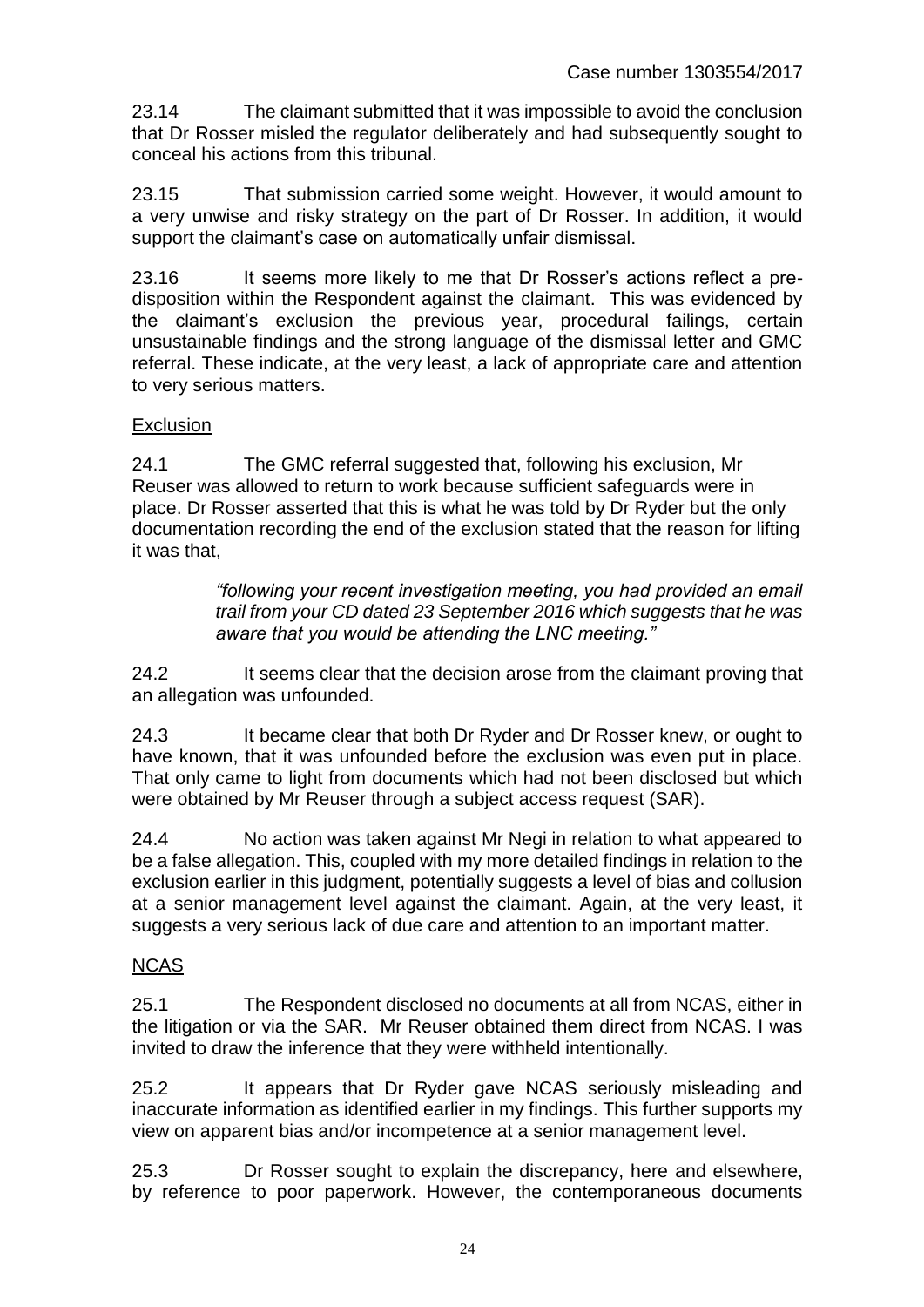appear to show a sham exclusion and an NCAS notification that cannot be justified as mere clerical errors.

#### Investigation

26.1 MHPS requires that the Investigator *"must obtain appropriate independent professional advice"* wherever issues of professional conduct arise (para 6.2). Mr Scriven obtained no such independent advice.

26.2 Dr Rosser suggested that such advice was unnecessary because anyone with medical qualifications would know that what the claimant did was inappropriate and increased avoidable risk. That contention had some merit in the context of the band of reasonable responses in the case as presented before me but I remind myself that this was not identical to the case the claimant was facing at the relevant time.

26.3 The claimant and/or his representative could, and perhaps should, have challenged this and other procedural matters at the relevant time. The fact that he did not, however, does not make the respondent's failure to follow their own procedures irrelevant to my deliberations.

26.4 It seems to me that had an independent expert been engaged, as required by the policy, the respondent would have swiftly realised that the second incident was not as serious as it first appeared and they certainly would not have considered it to amount to potential gross misconduct, a position which they had maintained up to and including the filing of their ET3.

26.5 Moreover, an independent expert would have explained the urgency of the operation in incident one such that the investigation and disciplinary could have focused on the issue of what more the claimant should have done to find suitably qualified assistance. The respondent would not, in those circumstances, have made the important and inaccurate findings that it was reasonable for the nurse to refuse to assist the claimant and that it would have been preferable for the claimant to postpone the operation rather than proceed. It was only before me, after seeing the independent expert advice before the GMC and of Professor Rose, that the respondent acknowledged that to postpone would have risked the patient losing their sight.

26.6 It seems to me that if the respondent had this information at the relevant time there would have been less risk of confusion over the claimant's alleged lack of insight and a greater chance of leniency on the part of the respondent, giving appropriate recognition to the difficult choice that the claimant believed he faced in the moment and the ultimate good result for the patient.

26.7 That appears to be borne out by the conclusions of the GMC who did have the benefit of such independent expert advice.

#### Warning of dismissal

27.1 It was common ground that no such warning was given. The Respondent suggested that the claimant had plenty of material to make him aware of the risk but I accept his evidence that he was not aware and no such suggestion was made by his advisers. I further accept that if he had been aware he would have sought the legal advice and representation to which he was entitled. The fact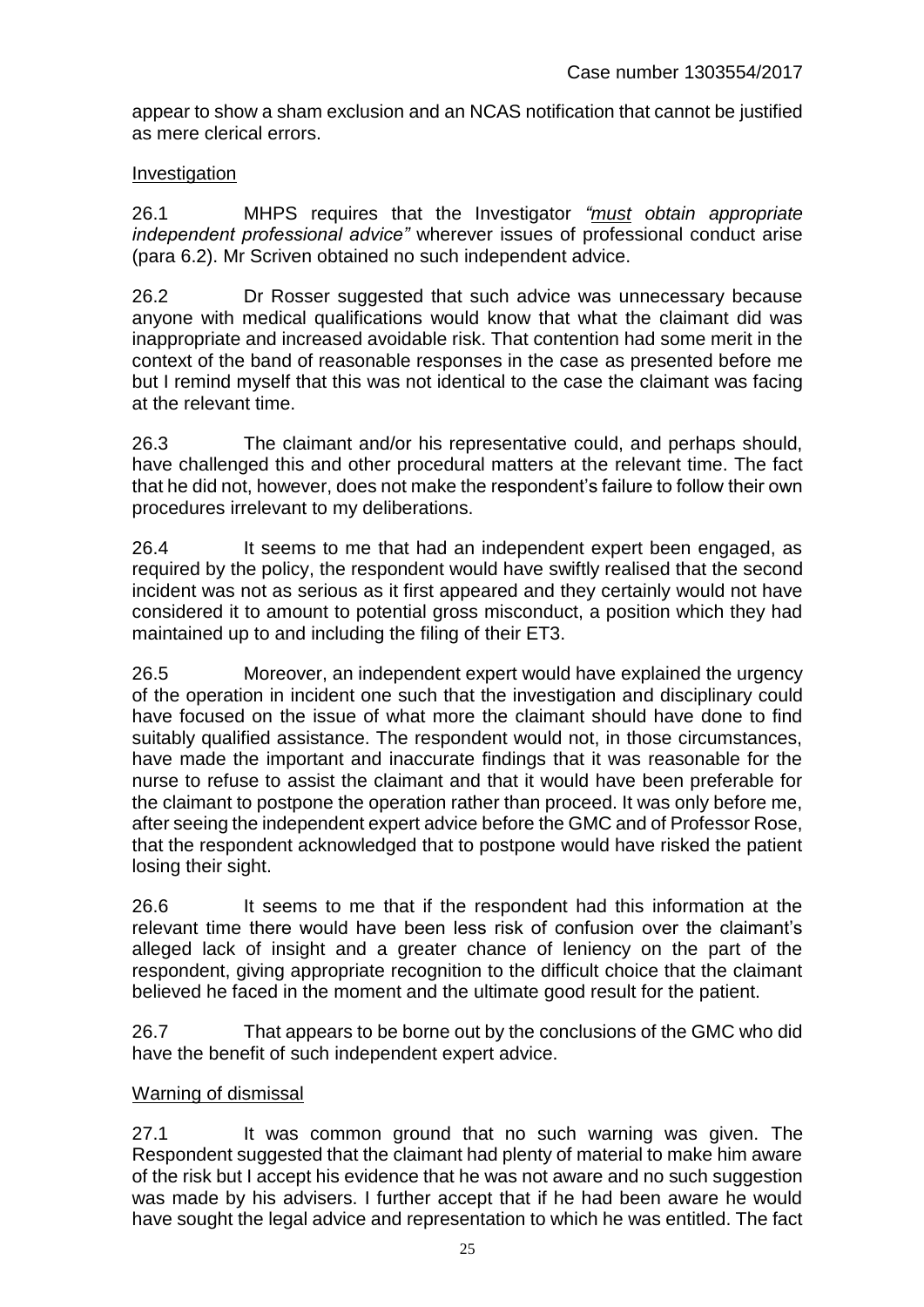that he did not confirms that he did not believe that dismissal was a possibility. It would be unlikely for a consultant facing a potential career damaging dismissal not to seek such advice and support.

27.2 The Respondent's own MHPS policy provides expressly at 4.6.3 that the employee will be notified of the possibility of dismissal in the most serious cases. The respondent accepted that it was a failing not to give the claimant such a warning. Any other provision of the policy must be read in the context of that provision.

27.3 This is further confirmed by Mr Berry, who felt it was not appropriate to email the dismissal decision to Mr Reuser as *"I strongly suspect he does not anticipate this outcome"* 

27.4 It seems that Mr Berry may have been uncomfortable with the decision to dismiss given the failure to warn that this was a potential outcome. The fact that this was emailed to Dr Rosser and Dr Ryder, but not the other panel member, again raises concerns about what was really going on.

27.5 Dr Rosser's statement sets out most of the panel's reasoning referring only to himself ("I" rather than "we"). It appears clear that he was the driving force behind the dismissal.

27.6 It seems to me that the failure to identify the possibility of dismissal prior to the disciplinary hearing was not an oversight repeated several times. Rather, it was because HR did not consider that the allegations were potentially gross misconduct as seemingly confirmed by Mr Berry. Dr Rosser acknowledged that, had the claimant shown more contrition and insight, they may not have dismissed. Effectively, it was his case that the lack of insight upgraded the seriousness of the offence to gross misconduct.

27.7 If that were the case there was no reason that the respondent could not have reconvened the Hearing explaining the position to the claimant.

27.8 The failure to warn the claimant of the potential for dismissal was a breach of the respondent's own policy and the ACAS code. It does not, however, necessarily render the dismissal unfair. That said, in the circumstances of this case, I suspect that it does, even before considering the other failures.

27.9 Had the claimant known of the potential for dismissal he almost certainly would have obtained legal advice. Having done so, he probably would have challenged some of the other procedural failures. The real issues facing the disciplinary panel would have been clarified. The claimant would doubtless have shown the insight and contrition that he showed before me and the GMC. As a result, there would have been a different outcome.

## The disciplinary panel

28.1 The panel was chaired by Dr Rosser, notwithstanding that he had been involved in preliminary discussions about whether the claimant should be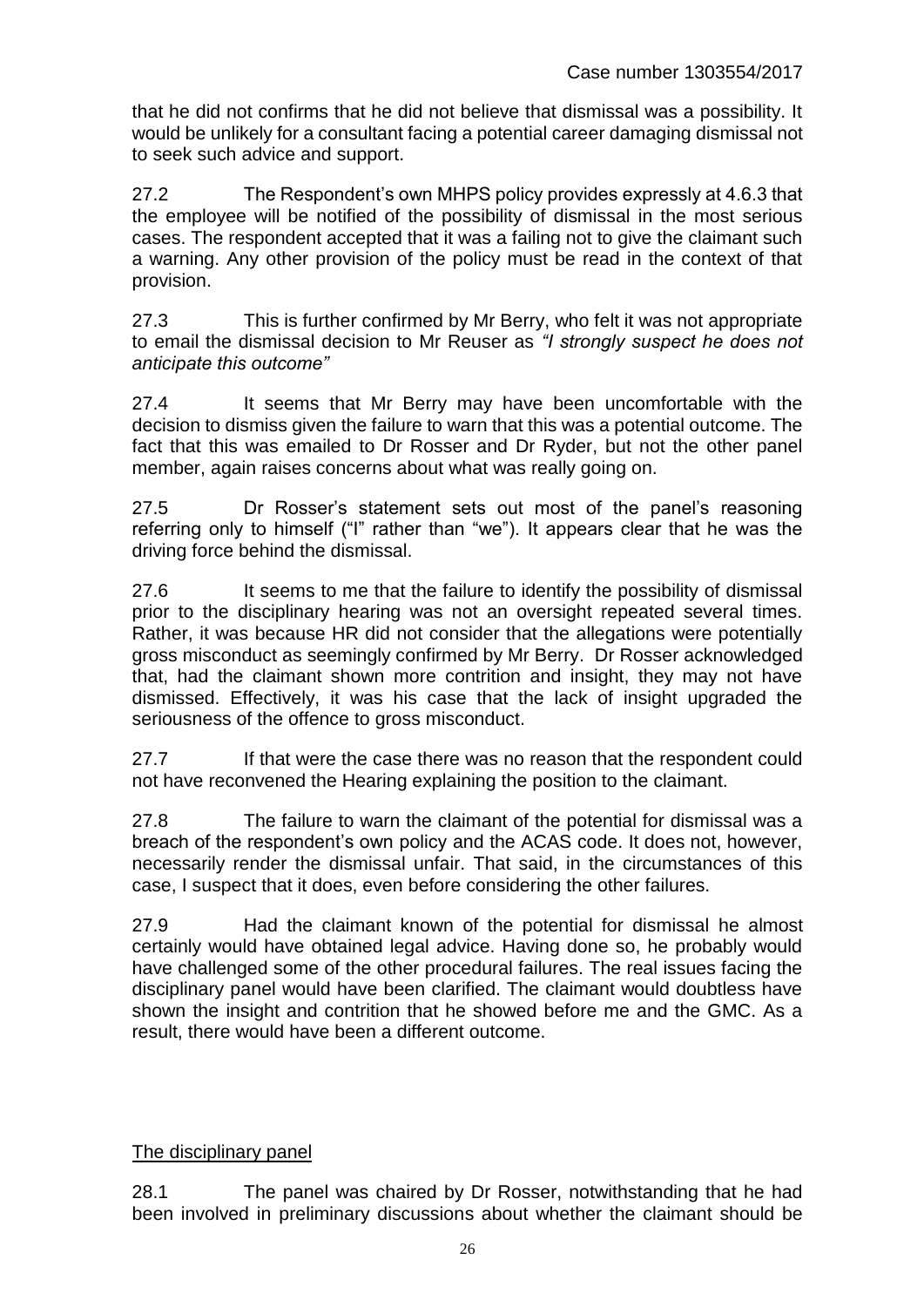allowed the time off in relation to the second incident. He was in possession of the relevant information in October 2016 that confirmed that the claimant's exclusion was on a false basis, but he approved it nevertheless. He was not, therefore, sufficiently impartial.

28.2 The Respondent relied on the fact that Dr Rosser was on secondment to fulfil the requirement under MHPS 6.2 that the Panel include a member who is medically qualified and not currently employed by the organisation, although no documentary evidence was advanced to support this proposition and Dr Rosser clearly held a senior executive role within the respondent, whoever may have technically employed and paid him.

28.3 It stretches credulity to suggest that the Trust's own Executive Medical Director was suitable to provide independent medical input to the panel. The Respondent also did not comply with the requirement to agree the selection of the medical member of the panel with the Medical Staff Committee Chair (Mr Rahman).

#### **Overview**

29 It is true that that Mr Reuser had the policy and did not complain but that does not completely absolve the respondent from the catalogue of failings that ultimately render this dismissal unfair.

30 In the specific circumstances of this case the failure to warn the claimant that he may be dismissed was potentially enough on its own to take the respondent's actions outside the band of reasonable responses.

31 The other failings only confirm that view.

32 Dr Rosser was not sufficiently independent. There is a strong suspicion of bias given his approval of the exclusion on grounds he ought to have known were false. This appears further confirmed by the omissions and unjustifiably strong language of the GMC referral.

33 The failure to appoint an independent expert to advise on the allegations did have a material impact on the outcome notwithstanding the alternative case presented before me. The result of this failure was that the respondent viewed the second incident as more serious than it was in practice.

34 Moreover, the respondent was unaware of the urgency of the situation that arose in the first incident and this provided important context to their deliberations. Their incorrect conclusions did form part of the decision to dismiss as did their failure to attribute any responsibility to the nurse.

35 That is not to say that the claimant's failures were not serious ones. He should have done more. I accept that these failures were the principal reasons for dismissal. As the allegations were largely admitted it was reasonable to find the claimant culpable.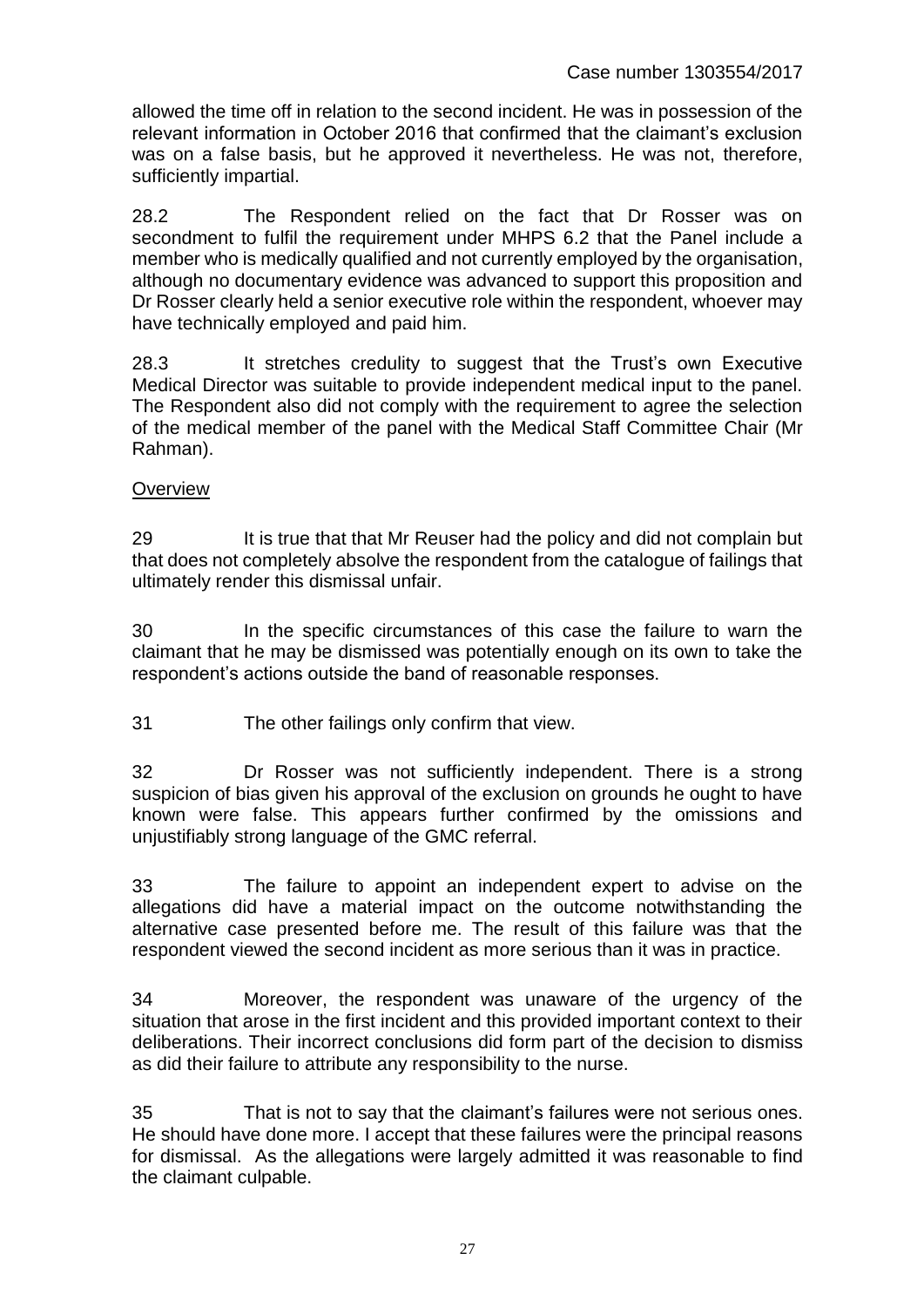36 However, I do not accept that the respondent genuinely viewed the incidents as potentially gross misconduct. They were not labelled as such until the dismissal itself. The claimant was not excluded or restricted for the best part of a year other than for a highly questionable period of two months on seemingly false pretences. No reasonable employer would have viewed these allegations, when appropriately considering all the circumstances, as gross misconduct. No reasonable employer in the absence of the procedural failings, would have been able to classify the claimant's actions as wilful. When faced with an apparent lack of support to perform an urgent sight saving operation the claimant failed to properly consider alternative safer options but ultimately acted with the patient's best interests at heart and was successful in doing so.

37 The only thing that seemingly justified the respondent elevating the charges to ones of potential gross misconduct was the claimant's alleged lack of insight. I would accept that such a consideration can, in theory, justify a dismissal in circumstances where there was a genuine fear of further misconduct with potentially serious consequences.

38 However, in this case, it seems to me that the claimant did acknowledge what he should have done differently in relation to each incident. His alleged contradictory failure to admit wrongdoing only makes sense in the context of the respondent's wrong conclusion that the claimant should have postponed the operation to another day.

# **Polkey**

39 In any event, had the claimant been made aware of the possibility of dismissal he would almost certainly have obtained legal advice. As a result, he would have been able to challenge the other procedural matters. Moreover, he would doubtless have been advised to show the additional insight and contrition that he did once he had received such advice, as demonstrated before the GMC and me.

40 In those circumstances, if the procedural failings were rectified the claimant would not have been dismissed. Ultimately, if the respondent's failings were rectified, it seems to me that the matter would have played out as it did before the GMC. There would have been adverse findings against the claimant but nothing serious enough to warrant dismissal.

## **Contribution**

41 The claimant's failings were, however significant and serious. As serious, in fact, as the failings of the respondent. He subjected patients to avoidable risk in relation to both allegations.

42 In those circumstances I consider that the claimant contributed 50% to his dismissal.

## ACAS Code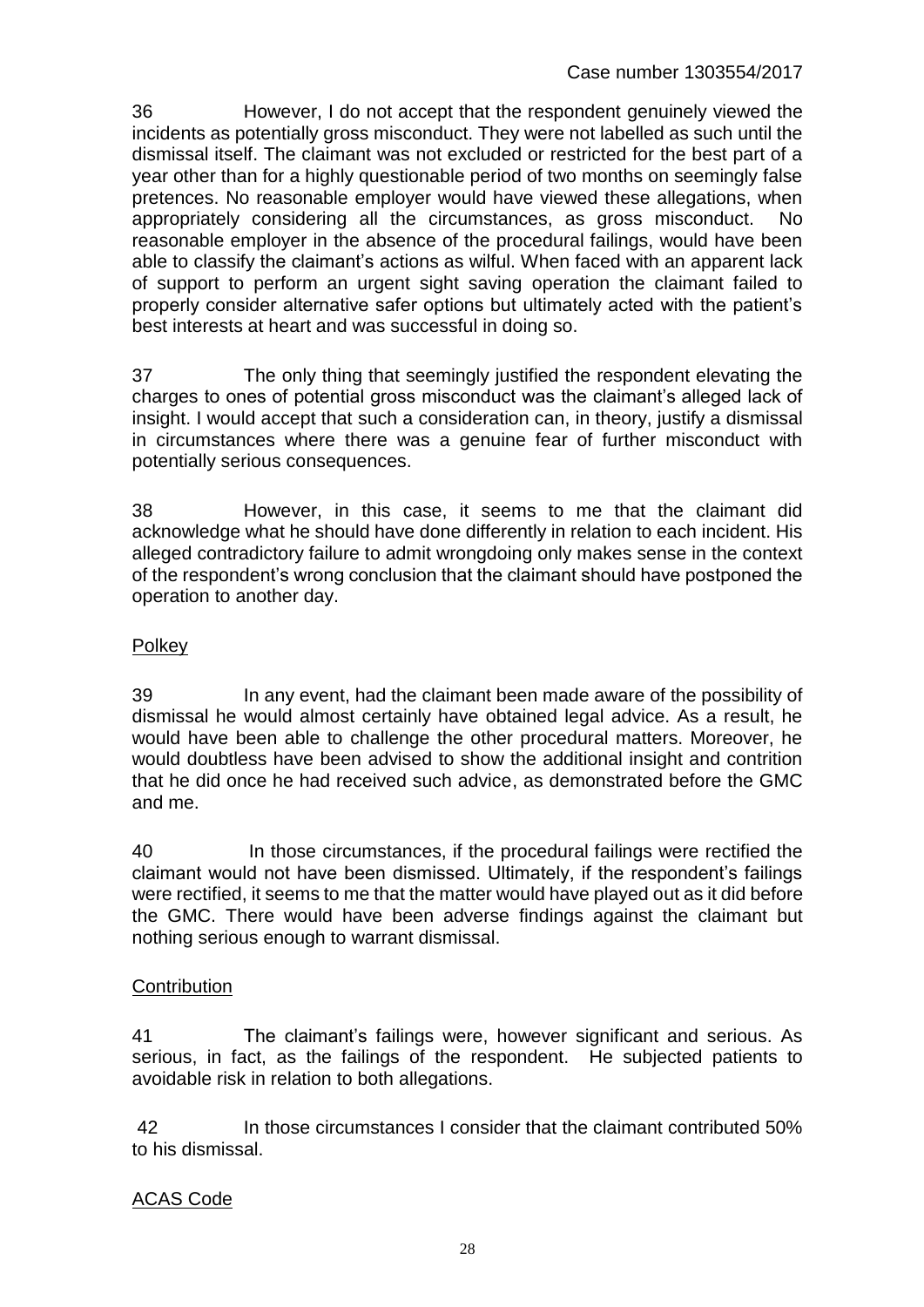43 The claimant's failure to appeal is balanced against the respondent's procedural failings such that it is not just and equitable to award any adjustment, up or down, in relation to breaches of the ACAS code.

#### Protected Disclosure

44 In relation to the suggestion that the claimant's dismissal was because he had made a protected disclosure there was certainly material from which I could draw adverse inferences.

45 The allegations were not being treated as potentially justifying dismissal until after the claimant's disclosure.

46 The failure to act on the claimant's disclosure and the failure to mention it in the GMC referral give further grounds for suspicion.

47 However, it seems clear to me that the principal reason for dismissal was the claimant's use of an untrained member of staff in theatre and his perceived lack of insight, coupled with the additional supervision concerns raised by the second incident.

48 Moreover, no action was taken against the other author of the protected disclosure, nor others who had raised similar concerns previously.

49 In addition, there was significant evidence that suggested that Dr Rosser, and others in senior management, were predisposed against the claimant prior to his disclosure for reasons that remain unclear.

50 In fact, it appears that the respondent did not consider the contents of the claimant's disclosure about the Solihull nurses properly, if at all, in the context of his dismissal.

51 As a result, the disclosure cannot have been the principal reason for dismissal and the claimant's claim for automatic unfair dismissal must fail.

#### Breach of Contract

52 In relation to the claimant's claim for notice pay for breach of contract I have already found that the allegations, when properly considering all the circumstances, could not be said to amount to wilful misconduct or gross neglect. The respondent seemingly did not consider them to amount to gross misconduct until the claimant showed what they identified as a lack of insight. I am not convinced that an employee's response to earlier mistakes can necessarily elevate such acts or omissions to gross misconduct.

53 In any event, had the respondent's failings been rectified the allegations would not have been considered as gross misconduct. The GMC findings, to the extent that they are relevant and able to, appear to confirm that view. I agree with the findings of the GMC. The claimant's conduct did not render